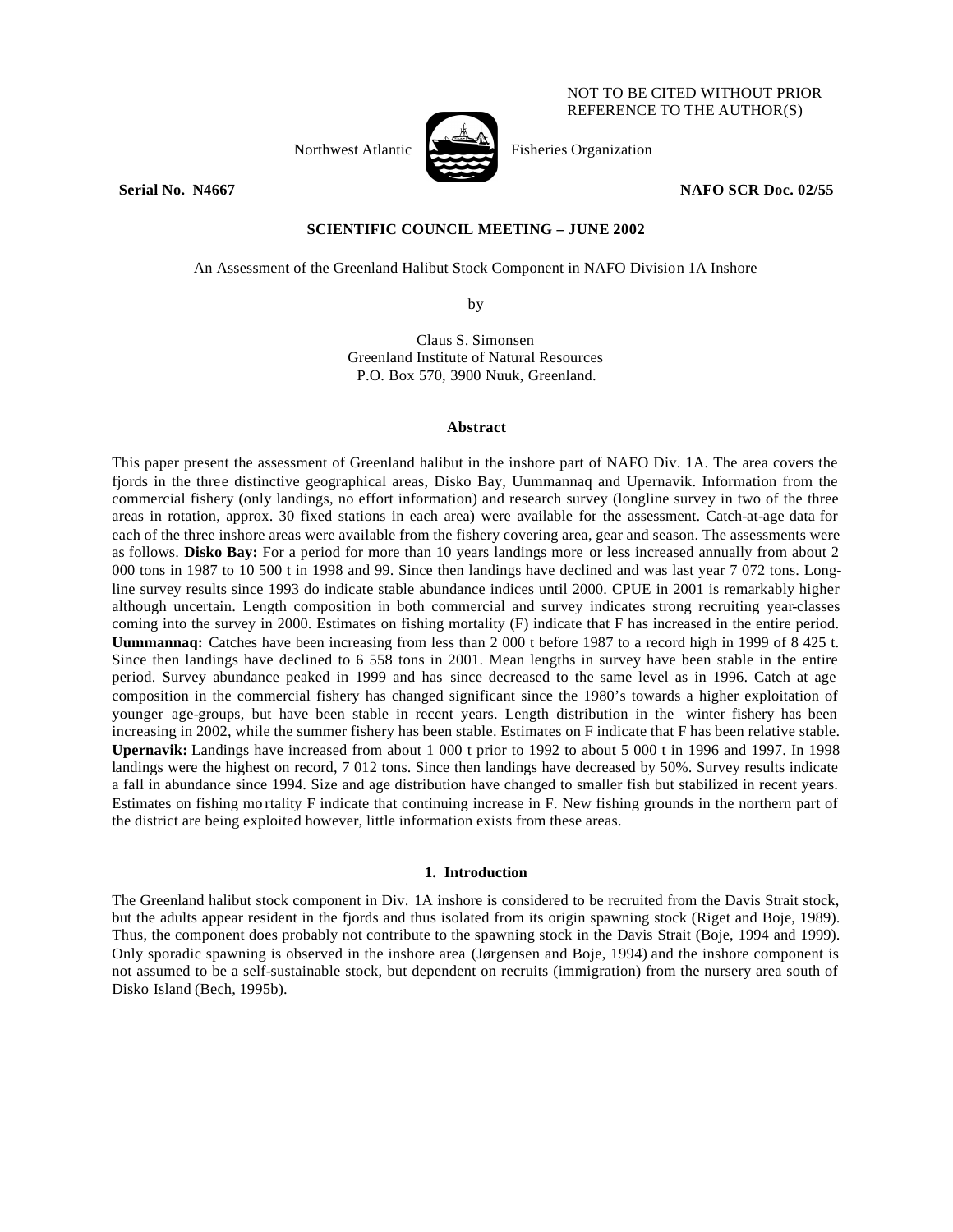# **2. Description of the fishery and nominal caches**

The main inshore fishing grounds for Greenland halibut are in Div. 1A (Fig. 1), where the total landings amounted to 16 869 tons in 2001, and constitute far the majority (~99%) of inshore landings in Greenland. The inshore landings were around 7 000 tons in the late 1980's and increased until the late 1990's to a maximum of 25 000 tons. Since then landings have decreased to near 17 000 tons in 2001 (Fig. 2 and Table 1).

The inshore fishery in Div. 1A is located in three main areas: Disko Bay, Uummannaq and Upernavik (Fig. 1). The fishery is not quota but in the latest years restrictions have been made on new vessels in fishery and from 1998 a special fishery licence to land catches of Greenland halibut is required. New license issues have since been limited. The total number of licenses is around 1200. There are no landing limitations on the fishery licenses.

The fishery is traditionally performed with longlines from small open boats or by means of dog sledges. In the latest years bigger vessels (>25 foot) have increased in numbers. Typically the fishery is carried out in the inner parts of the ice fjords at depth between 500 to 800 m. In the middle of the 1980s gillnets were introduced to the inshore fishery, and were used more commonly in the following years. In the late nineties authorities introduced regulation on gillnets in order to limit effort. A total ban for gillnets has been in force from year 2000. However, many exemptions have been given to this ban. Most recently a re-opening of a all year gillnet fishery in Ilulissat in front of the icefjord. In Upernavik and Uummannaq in areas outside the Icefjords in the following periods: Upernavik 1. February- 30. April and again from 1. June to 30. September. In Uummannaq in the periods 1. February – 30. June and again from 1. October to 31. December. The gillnet fishery is regulated by a minimum mesh-size of 110 mm (half meshes), while there are no gear regulations on the longline fishery.



Figure 1. Location of main inshore fishing grounds for Greenland halibut in Div.1A. Landings is shown in tons per. Squarre (field-code). Catch statistics are provensial. For Disko Bay catch statistics was available for 96%; for Uummannaq 75%; for Upernavik 100% of the total landings.

**Table 1**. Landings and Greenland halibut (tons) in Div. 1A distributed on the main fishing grounds: Disko Bay, Uummannaq and Upernavik. Conversion factor 1.1 for gutted fish with head, 1.50 for gutted fish without head, 1.52 for gutted fish without head and tail fin). 1) Unofficial data from the fishing industry (Royal Greenland, NUKA, Upernavik Seafood & Uummannaq Seafood.

| Area/year            | 1987 | 1988 | 1989 | 1990 | 1991 | 1992  | 1993  | 1994  | 1995  | 1996  | 1997  | 1998  | 1999  | 2000  | 200011 |
|----------------------|------|------|------|------|------|-------|-------|-------|-------|-------|-------|-------|-------|-------|--------|
| Disko Bay            | 2258 | 2670 | 2781 | 3821 | 5372 | 6577  | 5367  | 5201  | 7400  | 7837  | 8601  | 10671 | 10593 | 7574  | 7072   |
| Uummannag            | 2897 | 2920 | 2859 | 2779 | 3045 | 3067  | 3916  | 4004  | 7234  | 4579  | 6294  | 6912  | 8425  | 7568  | 6558   |
| Upernavik            | 1634 | 777  | 253  | 1245 | 1495 | 2156  | 3805  | 4844  | 2403  | 4846  | 4879  | 7012  | 5258  | 3764  | 3239   |
| Unknown area         | 407  | 636  | 599  | 507  | 17   | 133   |       |       |       |       |       |       | 55    | 2239  |        |
| Total in 1A inshore: |      |      |      |      |      |       |       |       |       |       |       |       |       |       |        |
| STATLAN 21A          | 6696 | 6384 | 6927 | 7465 | 9243 | 11932 | 13204 | 14067 | 17046 | 17271 | 20835 | 19669 | 24333 |       |        |
| <b>STACFIS</b>       | 7196 | 7003 | 7492 | 8352 | 9929 | 11933 | 13088 | 14049 | 7037  | 17262 | 19774 | 24595 | 24332 | 21144 | 16869  |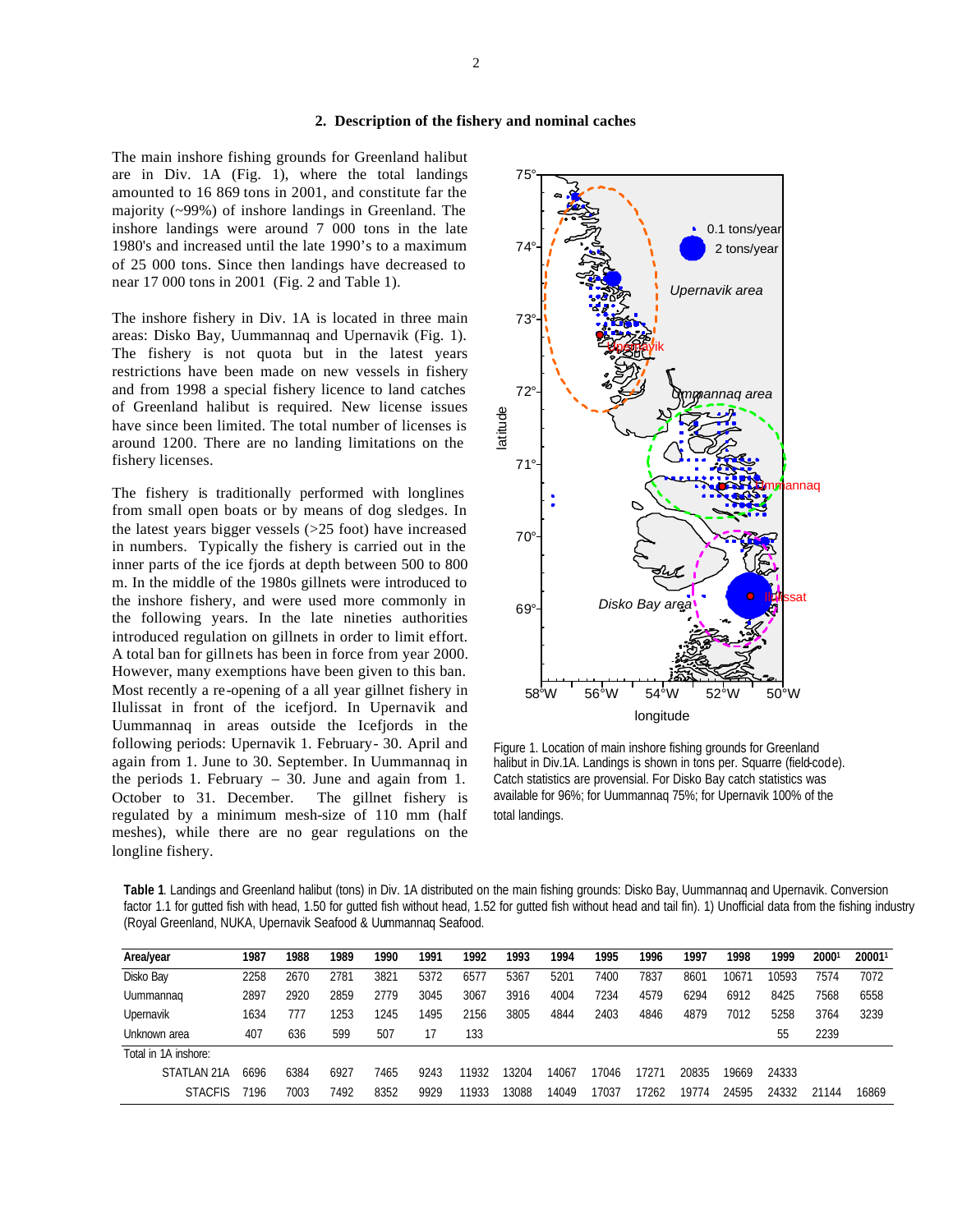#### Disko Bay

The Greenland halibut fishery is conducted in, and in front of an ice fjord in the immediate vicinity of Ilulissat town, and in an icefjord north of Ilulissat, Torssukataq (Fig. 1). The winter fishery in Ilulissat Icefjord, Kangia, is a traditional fishery from the ice with longlines (mainly field-code LG029, 30 & 31). The fishery near Ilulissat is conducted within a relative small area (field-code LG028) and consist of a mixture of gillnet and longline fishery. The majority of the landings in Disko Bay were caught within this area (in 2001 3 900 tons). The fishery in LG028 is mainly carried out in winter, spring and summer. Often the fish disappear from the area in mid July, where after the fishery move to Torssukataq north of Ilulissat (Simonsen and Roepstorff, 2000). The fishery in Torssukataq is almost exclusively carried out in the period July - August. The catches in Disko Bay have increased in 1990'ies (Fig. 2), and had its maximum in 1999 and 98 at around 10 500 tons. Since then catches have declined to 7 052 tons in 2001.



Fig. 2. Landings in NAFO Div. 1A since 1987 for the 3 main fishing areas. Landings for 1998 to 2001 are provisional. See also Table 1.

### Uummannaq

The fishery in Uummannaq area is conducted in a large system of icefjords . The main fishing ground is in the southwest part of the fjord system. Earlier times Qarajaqs Icefjord was the main fishing area but during the last decade the fishery has spread further north to include Sermilik and Itividup Ice fjords (Fig. 1). Use of gillnets is prohibited in the inner parts of the fjords in Uummannaq.

The catches in Uummannaq were stable of about 3 000 tons prior to 1992, but has since increased with some fluctuations until 1999. The two latest years landings have declined, in 2001 landings were down to 6 558 tons (Fig. 2 and Table 1).

### Upernavik

The northernmost area consists of a large number of ice fjords. The main fishing grounds are Upernavik Ice fjord and Giesecke Ice fjord. New fishing grounds around Kullorsuaq in the northern part of the area are exploited these years (Fig. 1). Use of gillnets have up till now been prohibited in Upernavik but dispensations have been given for a fishery outside the Icefjords in 2002.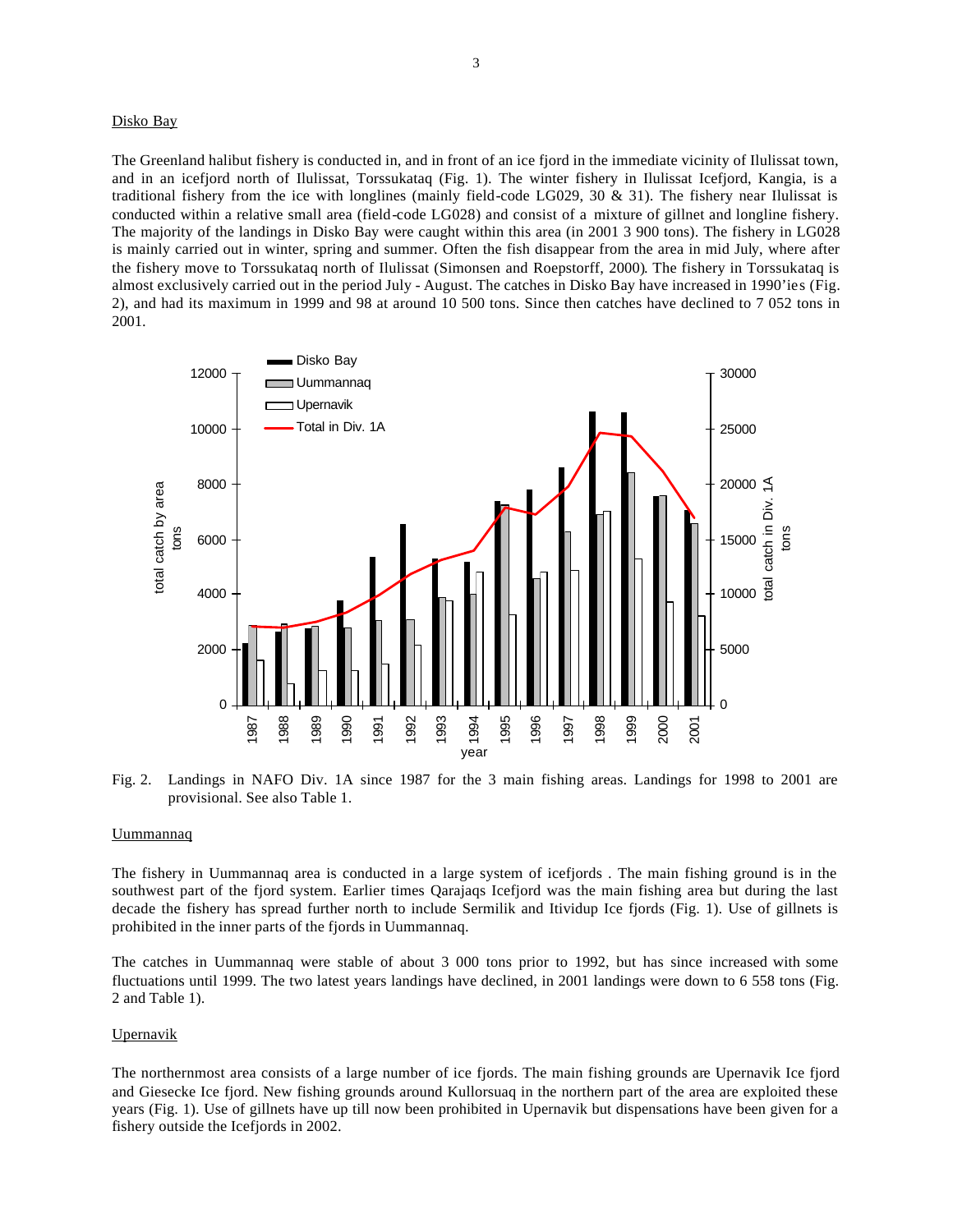The catches in the Upernavik area have increased steadily from about 1 000 tons in the late 1980's to about 3 to 4 000 tons in 1993 to 1995 (Fig. 2 and Table 1). The total catch in 1998 was the highest on record 7 012 tons. Since then landings have declined and was 3 239 tons in 2001.



Fig. 3. Landings in NAFO Div.1A, inshore in 2001 allocated on area and month.

# **3. Input data**

# **3.1 Research Fishery**

#### Longline surveys

Prior to 1993 various longline exploratory fisheries with research vessels were conducted. Due to variable survey design and gear, these surveys are not comparable. In 1993 a longline survey for Greenland halibut was initiated for the inshore areas of Disko Bay, Uummannaq and Upernavik. The survey is conducted annually covering two of three areas alternately, with approximately 30 fixed stations in each area (for further details see Simonsen *et al*. (2000)).

In July-August 2001 the research longline vessel 'Adolf Jensen' covered the fjord areas of Disko Bay and Uummannaq. The survey coverage was not complete either in Disko Bay or Uummannaq.

In Disko Bay only the stations in the Ilulissat area was carried out (10 stations). Station nr. 29 where excluded from the dataset as the line had drifted more than 4 n.m.

In Uummannaq only 4 stations in Qarajaqs Fjord was carried out due to abortion of the survey (technical problems with survey vessel).

Mean length from survey was calculated as simple arithmetic mean on all standard stations pr year (Table 3).

CPUE from survey from calculated as catch of Greenland halibut on all standard stations pr year divided by effort (no. baited hooks) and expressed as kg/100 hooks.

CPUE was also calculated on a length stratified (by 5 cm) basic. The numb er of Greenland halibut pr. 5 cm group on all standard stations divided by effort (no. baited hooks)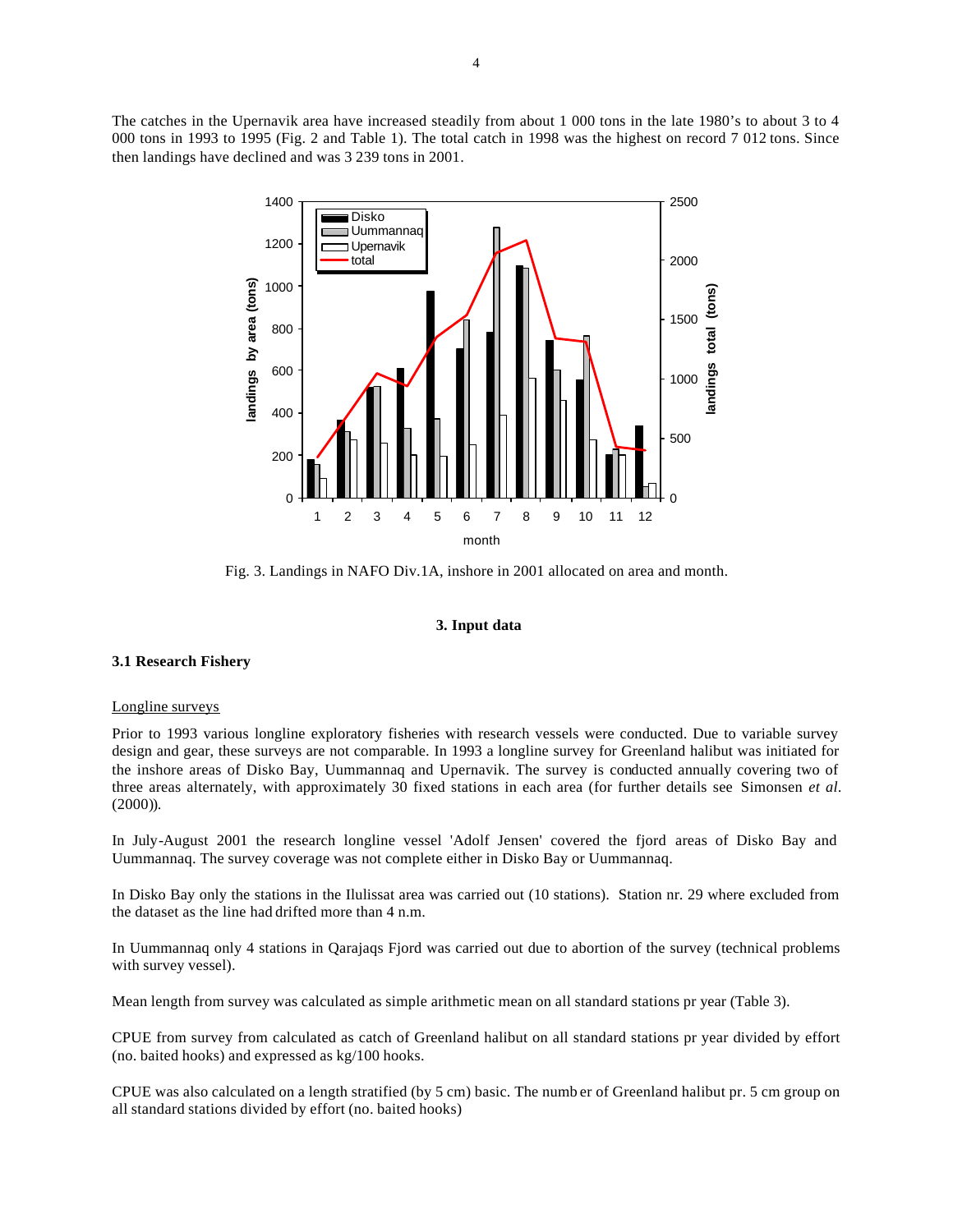Even though the survey is standardised with fixed stations, gear etc our experience is that stations often have to be displaced to another area due to heavy sea ice. The review of the survey in 2000 (Simonsen *et al, 2000*) showed that stations in certain some areas (typical close to the glaciers) had significant higher catch rates than others. Therefore a further standardization of CPUE was done by GLM analysis. A multiplicative model was carried out using information on area (field-code), depth and year. First a full model was applied. The model was significant but overparameterized. Therefore the variable DEPTH was sub-categorized into SHALLOW, MEDIUM and DEEP depth, while variable FIELDCODE was –sub-categorized in **H**IGH, **M**EDIUM and **L**OW CPUE.

### Trawl surveys

The Greenland Institute of Natural Resources annually conduct a stratified random trawl survey in the period July to September in the area between 59°N and 72°30'N, from the 3-mile limit to the 600-m depth contour line. The target species is shrimp, hence the trawl used is a shrimp trawl with 20 mm mesh size in codend. However, the survey also covers the offshore nursery grounds for Greenland halibut southwest of Disko Island, as well as the inshore nursery ground, Disko Bay. An index of abundance of year-classes 1-3 is provided from the survey, for details see SCR Doc. 02/48 (Engelstoft & Jørgensen, 2002)

#### **3.2 Commercial fishery data**

#### Landings data

No official data was provided on the inshore landings of Greenland halibut in 2001. Instead landing data was obtained from the Greenland Fishery Licence Control. These data was not allocated on gear why it was assumed that it was the same as in 1999 (latest year with information). Summer was defined at the month June-October (both included), remaining months was classified as winter.

Processed fish is normally converted to whole fish weight using conversion factor set by the authorities. In 1998 and 1999 a new set of conversion factors was introduced. The conversion factor for gutted fish with head and tail was multiplied by a factor 1.05, this was changed to 1.10 (previously 1.05). The conversion factor for gutted fish without tail and tail fin was before 1.52 and changed to 1.35 (previously 1.52). The conversion factors used in for the 2001 landing data are not known but is likely to be the new factors.

### Analysis of size distribution in landings

At landing, catches of Greenland halibut are separated in price-classes based on weight. In previous assessments the proportion of 'large fish' in longline landings has been used to analyse the relative proportion of big and small fish in landings. But as the definitions of size-classes have changed over time and differ between companies, these figures have not been used since the 1998 assessment.

In order to obtain length distributions for the commercial catches/landings random samplings from gillnet and longline fishery were carried out in the three main areas in February/March and July/August. Samples from the longline fishery were obtained from all areas and both seasons while the gill net fishery only was covered in Disko Bay during winter. Thus the distribution from the gillnet fishery in Disko Bay winter was applied to the Disko Bay summer and Uummannaq both winter and summer.

#### Effort

In 1999 logbooks has been introduced in the inshore fishery on a voluntary basis. The reporting has been very limited in both 1999 and 2000 and no logbooks were available from the fishery in 2001.

Earlier attempts to estimate fishing effort has shown a significant correlation between effort (expresses as fishing days) and landings (Simonsen and Boje, 1999).

# Estimation of fishing mortality

I previous years assessment levels of fishing mortality have been estimated from catch-curve analyses using the linear decay in the fully recruited age classes in the longline fishery summer/winter to estimate mortality (Z). However, the fishery probably takes place on smaller sub-components and size composition in these components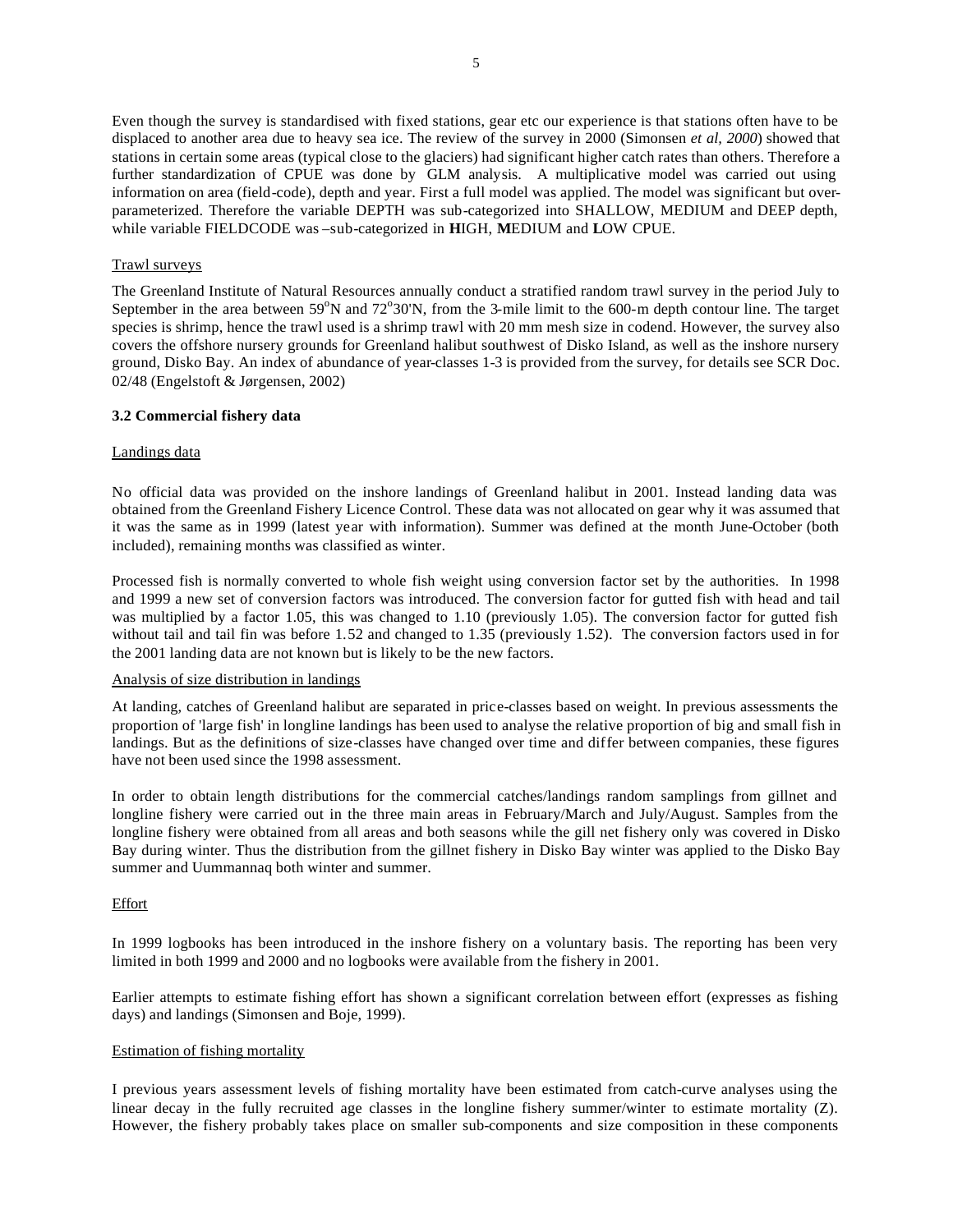varies within season and locality. Therefore the estimation of F has been considered uncertain and not been accepted as face value.

In order to clarify the evolution in mortality a slightly different approach was attempted in this year assessment. The total catch at age matrix for each area was LN transformed and the fate of the year classes followed in time. For the ages 10-14 (fully exploited age-groups by line and gillnet) mortality was estimated by linear regression (catch-curve analysis). An F bar index was set up by using the Upernavik year-class 1983 as reference (this year-class was considered to have been exposed to the lowest fishery exploitation rate).

### Catch-at-age data

Samples from area were disaggregated by season and gear and then raised by the catch proportions to give the 2001 catch at age in numbers. Calculations of catch-at-age data from 1988 to 1990 are described in Boje (1991), from 1991 to 1994 in Bech (1995A), from 1995-97 in Simonsen and Boje (1997) and for 1998 in Simonsen (1998). (Table 4)

As in latest years assessment a compiled age / length and weight key for the recent 3 years was used for each area (Table 5).

# **3.3 Recruitment data**

#### Recruitment index

A recruitment index was provided from the Greenland trawl survey (SCR doc 02/48). The linkage between the Disko Bay area recruitment index and subsequent recruitment to the fishery at age 7 to 10 (Catch in numbers) was inspected by simple correlation. Thus it was assumed that Greenland halibut at age 1-3 in Disko Bay recruit to the fishery at age 7-10 in Ilulissat and Torssukataq. Furthermore, that effort was constant in the period. The latter is, as stated elsewhere, probably not correct. However, it could not be corrected, as no direct information on fishing-effort exists.

In 2001 a pilot study was carried out in the Disko Bay area in order to examine the feasibility of a new survey targeting pre-recruit to the fishery (ages 4-7). The pilot survey was carried in Disko Bay outside Ilulissat in the period July 31 to August 2. The gear used was multi-gang gillnets. Each setting was approx. 300 m long and composed of 4 sections, one of each mesh size (mesh sizes 45, 52, 60 and 70 mm (knot to knot) with twines 0.28, 0.40, 0.40 and 0.50 mm correspondingly), with 2 m space between each section to prevent catchability interactions between sections. The net was set at 300-400 m. depth.

# **3.4 Biological data**

# Migrations

A review of the tagging experiments in West Greenland in the period 1986-1998 has been conducted (Boje 2002). No fish tagged in the fjords in Div. 1A have been caught in the offshore area in Div. 1A or in the more southern offshore spawning area. Fishing effort in Div. 1A offshore area is insignificant, contrary to the southern area. Therefore the former assumption that the stocks in the three main areas do not contribute to the offshore spawning stock in Davis Strait south of Div. 1A is confirmed. An insignificant intermingling between the fjords contributes further to the justification for assessing the three inshore areas separately. Tagging of inshore Greenland halibut in Div. 1A was continued in 2001.

# Maturity

Observations of sexual maturity of Greenland halibut were carried out in all areas in 2001. For further details see paper SCR 02/38 (Simonsen and Gundersen, 2002)

#### Condition and Weight at age

An age independent condition index was set up for Greenland halibut. The length – weight relationship was found to fit a power function: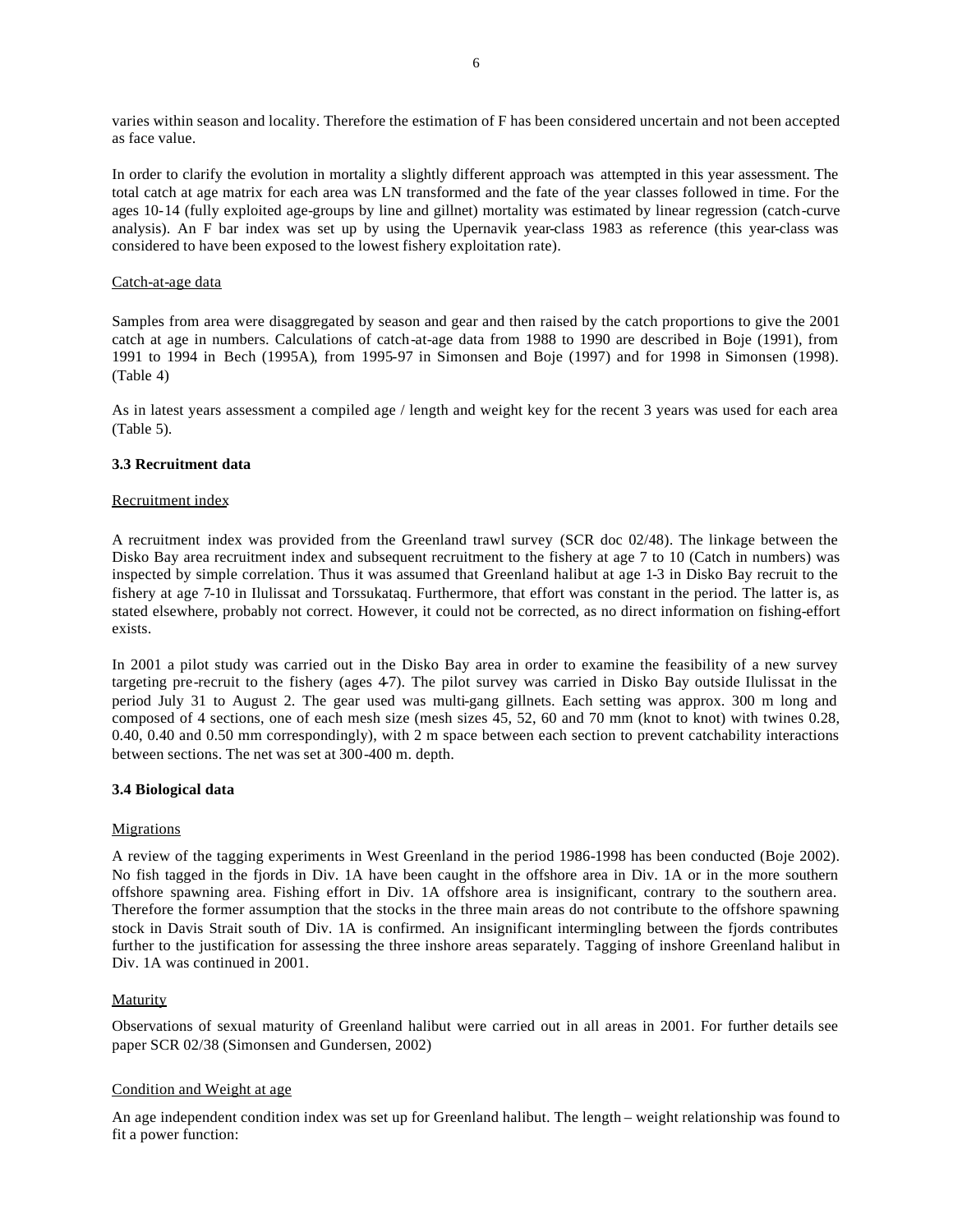$$
W=K*L^B
$$

where W=weight; L is total length, b is a constant and K is the condition factor. b was found to be  $3.3$  (N=3240,  $r^2$ =0.98).

Thus the condition factor was defined as

$$
K = \frac{W}{L^{3.3}} * 10^6
$$

For weight at age information 10 fish in each cm-group was sampled, length and weight measured and the otolith age estimated. Mean weight at each age group was calculated as simple arithmetic mean.

#### **3.5 Analytic assessment**

The possibilities of an analytic assessment have been explored in previous assessment by means of a separable VPA. However, Scientific Council have not approved the VPA as taken face value due to inaccurate determination of terminal F's and lack of effort data. However, it was felt that the VPA provided a likely scenario of stocks trends for the recent years. The separable VPA was run for this assessment including the 2001 data but did not show any improvement or new trends and was thus not presented.

# **4. Assessment**

#### **4.1 Longline survey results.**

#### Mean length

In Disko Bay the survey showed some discrepancy between Ilulissat and Torssukataq area (Fig. 4). In Torssukataq the mean size has been stable over time with in in average larger fish compared to Ilulissat. In Ilulissat mean lengths until 1998 has been stable, but in the last two years mean size have increased and reached the level of Torssukataq.

In Uummannaq mean size have increased until 2000 (Fig. 4) followed by a slight decline in 2001 data (even though sparse) indicate a minor fall in mean length.

In Upernavik there have been a decreasing trend from 1994 to 1998 while the 2000 survey indicate a stabilization in mean length (Fig. 4).



**Figure 4.** Mean length for research longline surveys since 1993 +/- S.D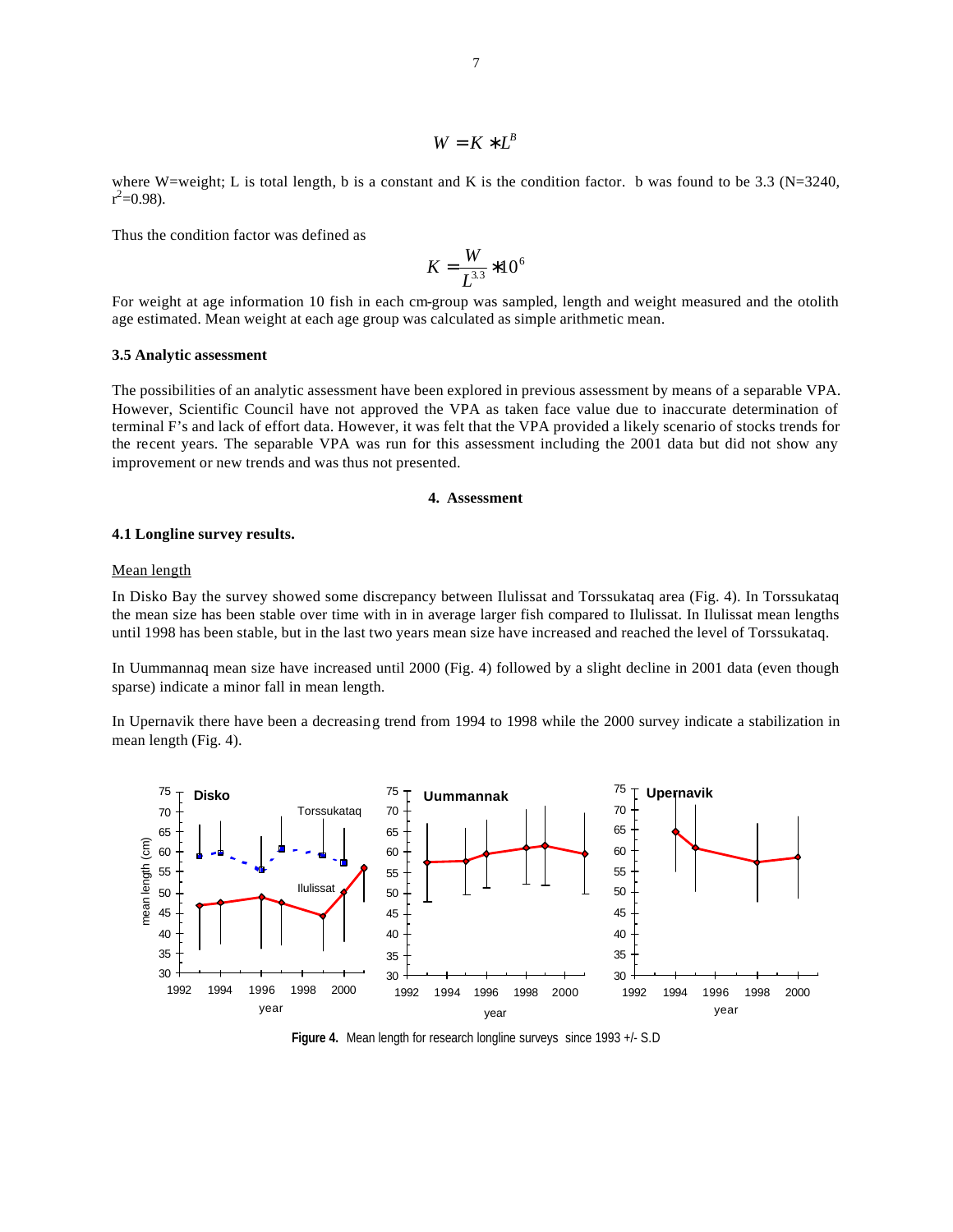# **CPUE**

In order to compensate for that not all areas have been covered during the survey due to heavy sea-ice, technical problems with ships etc., the CPUE index was standardized by means of a GLM analysis (multiplicative model) was carried out using information on area (field-code), depth and year. First a full model was applied, then a reduced model sub-categorizing the variables (in order no to over-parameterize). Output from GLM is shown in Table 7, Appendix.



Fig. 5. CPUE index, both normal index and standardized index (see text above).

In Disko Bay the CPUE index have been fluctuating without any trend until 2001 which is about four times the average for the period 1993 to 2000. However, the year effect is no significant. According to local fishers the distribution of Greenland halibut in 2001 was somewhat unusual as high concentrations of fish where to be found in the Ilulissat area throughout summer. Usually catch rate drop in mid-July, which has been interpreted as a migration of fish out of the area (Simonsen and Roepstorff, 2000).

In Uummannaq CPUE has been increasing until 1999 but decreased significantly in 2001.

In Upernavik the CPUE index has decreased significantly throughout the time series.

#### CPUE length-stratified

From CPUE on length-stratified samples it was found:

In Disko Bay in all years, except 1993 and 2001, the modal length has been around 60 cm. In 1993 it was above, and in 2001, below 60 cm. Especially in 2000 length classes 40 to 50 cm where abundant suggest incoming year classes above average (Fig. 6).

In Uummannaq there is a shift in modal length from 50 cm in 1993 to 65 cm in 1998 and 99 (Fig. 6).

In Upernavik larger fish have become less abundant and the modal has shifted from 65 cm in 1994 to 55-60 cm in 2000 (Fig. 6).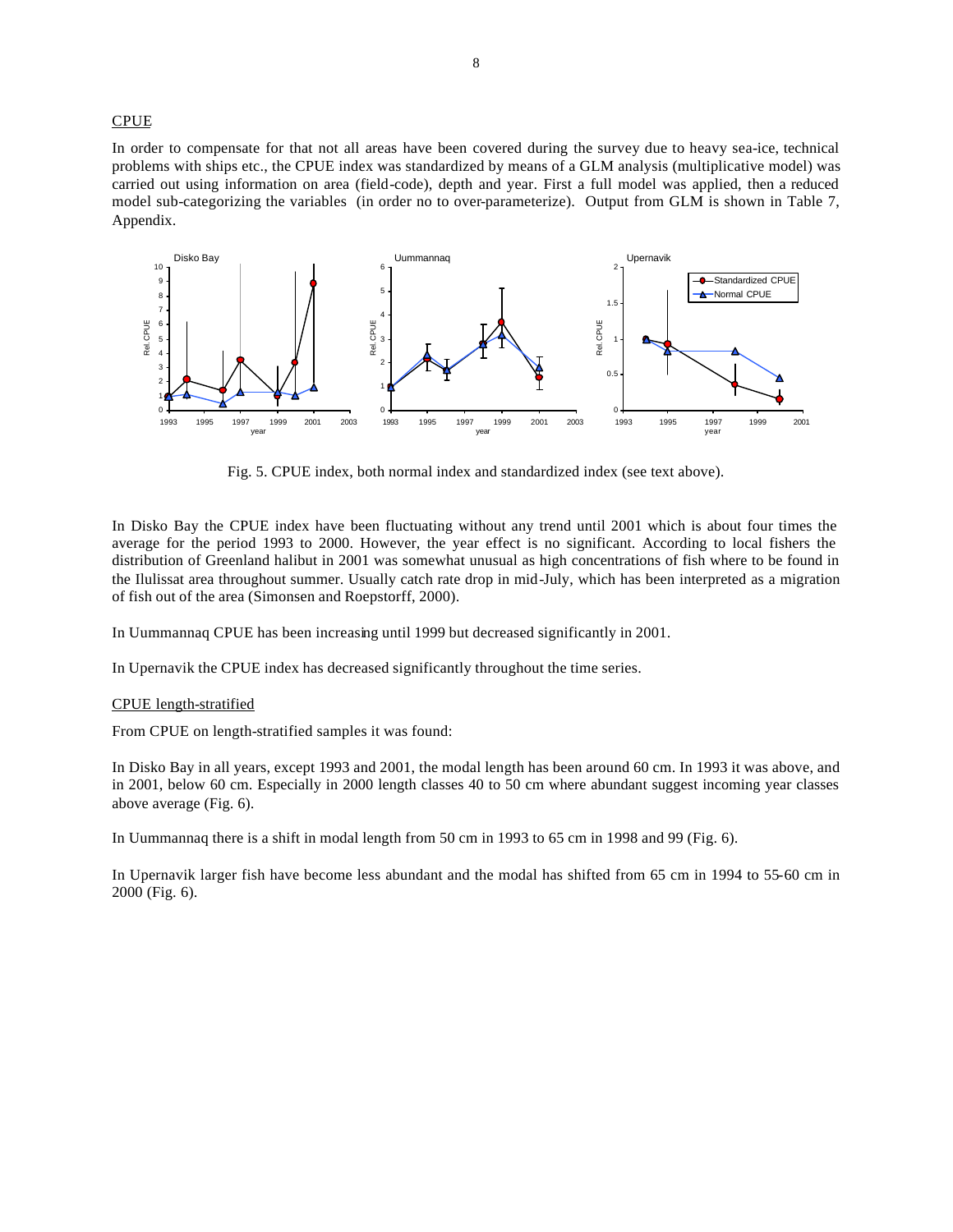

Fig. 6. CPUE (N/1000 hooks) of G. halibut from longlinesurvey stratified in 5 cm length interval.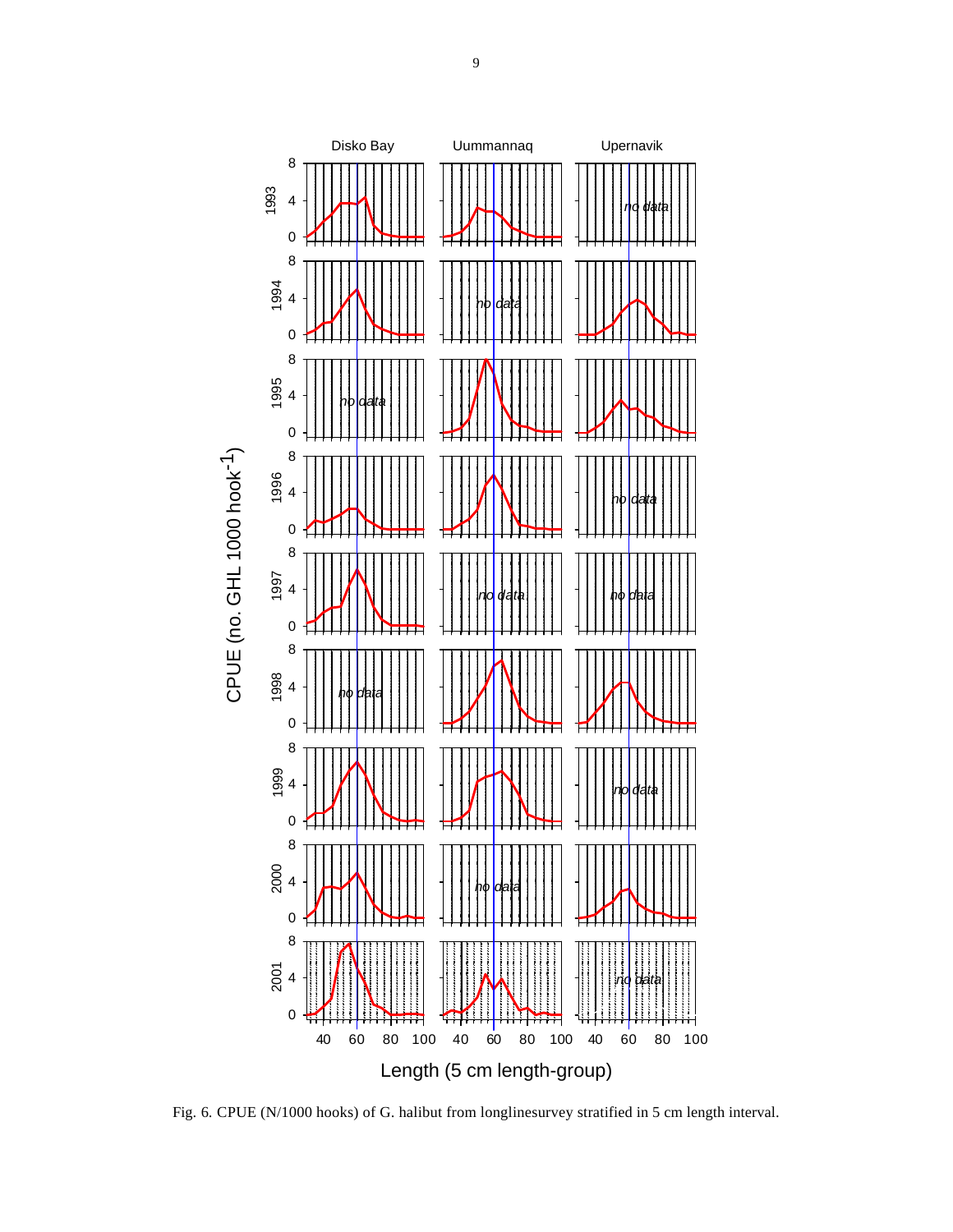### **4.2. Commercial fishery**

#### Size distribution



Mean lengths from the longline landings in the period 1993 to 2001 in Disko Bay, Uummannaq and Upernavik are showed in Fig. 7. Fish caught in summer are general smaller than fish caught during winter season.

Fig. 7. Mean length of Greenland halibut in commercial longline catches from Ilulissat, Uummannaq and Upernavik +/- 95% conf.

Disko Bay showed an overall positive trend in mean length except for the winter 2000. Fishing at the traditional winter fishing grounds was impossible for most of the winter 2000 due to bad sea-ice conditions (the fishery is conducted from the sea-ice). Instead an open-water fishery developed at alternative fishing grounds. The winter fishery in 2001 caught the largest fish observed since 1993. Mean length in the summer fishery has showed an increasing trend. Also here the 2001 fish was among the largest observed since 1993.

In Uummannaq, a negative trend in the summer fishery was observed from 1993 to 1999. In 2000 mean length increased but dropped again in 2001 to the 1999 level. In the winter fishery the average size has been relatively stable up to 2001. In 2002 mean size increased sharply.

In Upernavik mean length increased up to 1996 where after it stabilized at around 65 cm. In the winter fishery, mean length decreases significantly until 1999 and have since been stable around 62 cm.

#### Fishing mortality

A real value of recent F for age-groups exploited by the fishery F could not be estimated. The F-bar (age 10-14) index showed that F has increased in all areas, most in Disko Bay and Upernavik (Figure 9). In these areas the level of F is about 4 times higher than in the beginning of the time series. In Uummannaq F has increased about a twofold. F was estimated to on the level same level in Upernavik and Disko Bay while somewhat lower in Uummannaq (about 25%). As stated below the fishery mainly explores age groups 10 and younger. Therefore the analysis may not reflect recent fishing patterns.

### Catch at age

Exploitation patterns for fish age 10 and below have increased for all tree areas (Fig. 8). In Disko Bay exploitation have been around 70 % since the early 1990's. In Uummannaq the same trend have been observed since mid-1990's. The exploitation pattern in Upernavik have until 1996 been on relative old fish (20% age 10 and below) but have since developed to exploit still younger age groups. For all areas there have been a continuous shift from a broad exploitation on many age groups to few age-groups. Today over 80% of the fishery is conducted on 4 age-groups.

From the cohorts in the fishery, as shown in figure 9, it can be seen that the year-classes fished in the 1980'ies and early 1990's stayed much longer in the fishery compared to present times.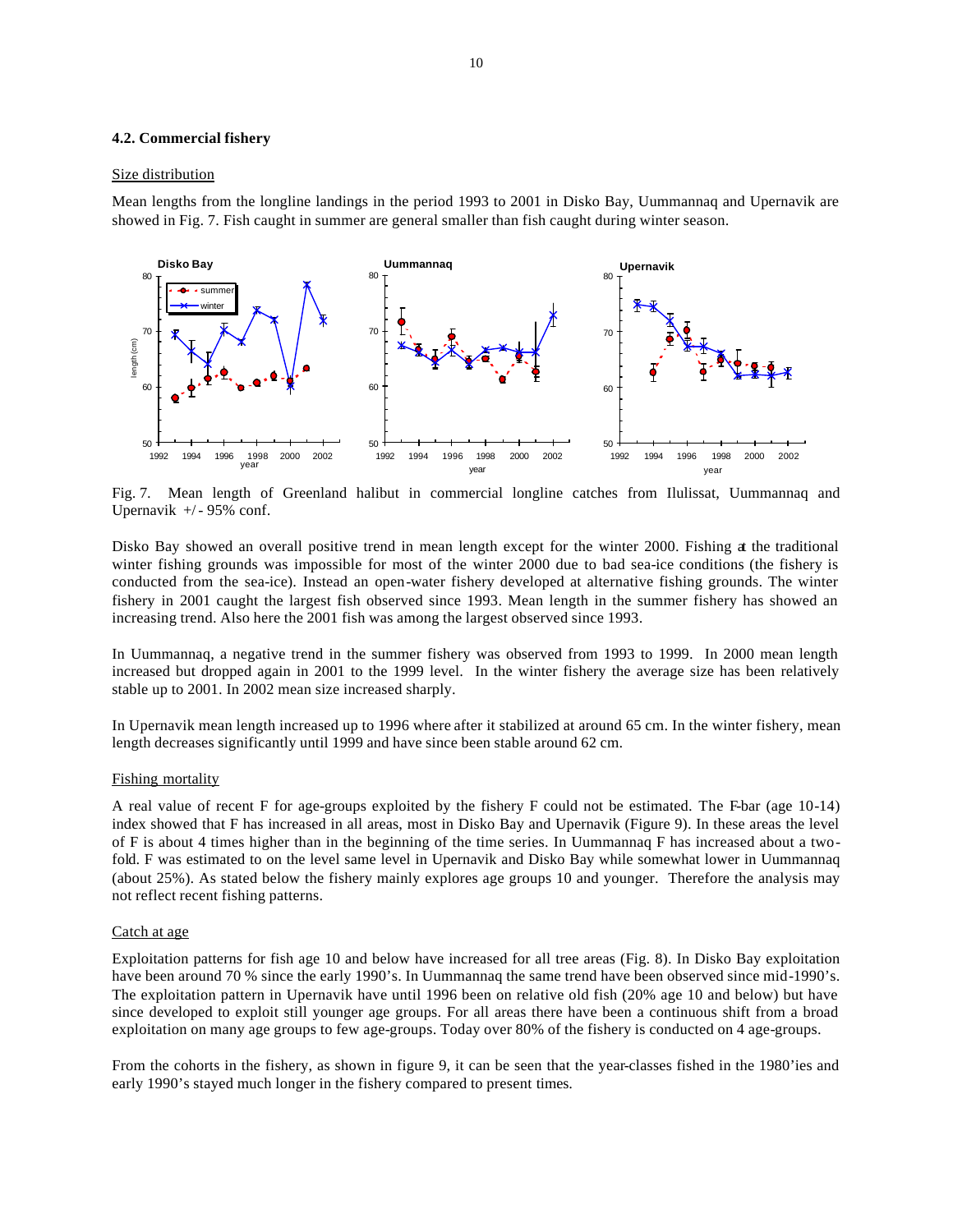

Fig. 8. The development in exploitation of the *age 10 and below* expressed as percentages for each year.



Fig. 9. Left panel: LN to catch in numbers in each area. The fate of the different year-classes can be followed. Right panel: time. For the ages 10-14 Z was estimated by linear regression. An F bar index was set up by using the Upernavik year-class 1983 as reference (this YC was considered to have been exposed to the lowest fishery exploitation rate).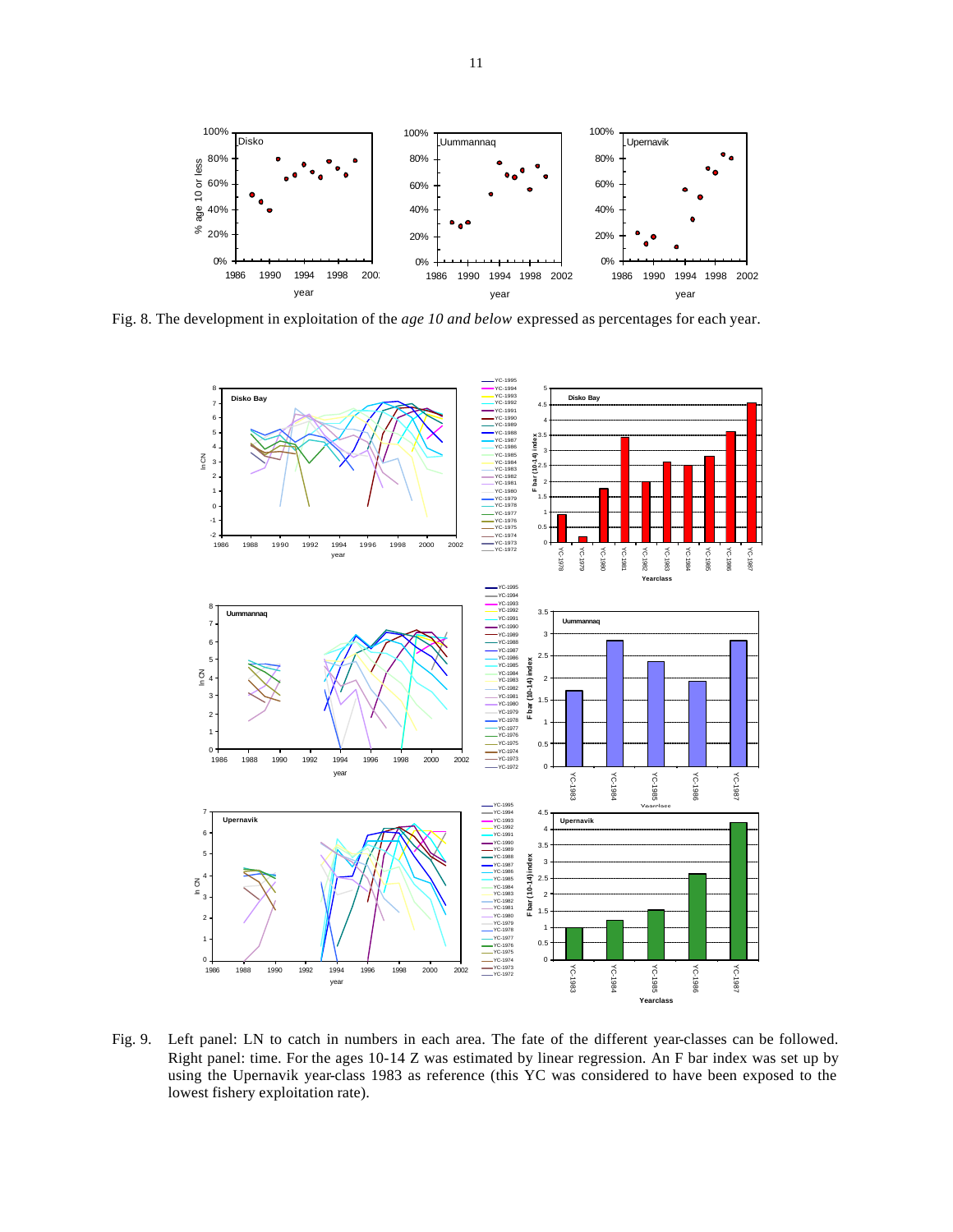# **Recruitment**

Recruitment of ages 1, 2 and 3+ from the offshore and Disko Bay area are presented in SCR 02/48.

A linkage between the recruitment at age 1-3 and the subsequent recruitment to the inshore fishery in the fjords has not been firmly investigated due to the short time series. An exploratory analyses for the Disko Bay area (Fig. 10) showed that only for age-3 caught at age 7 in the fishery was there a positive and significant correlation ( $P=0.03$ ). In general there were little or no correlation. However, as stated earlier further studies should be made before any firm conclusions can be drawn.



Fig. 10. Correlation between the Disko Bay recruitment index at age 1-3 and the subsequent recruitment to the fishery at age 7 to 10.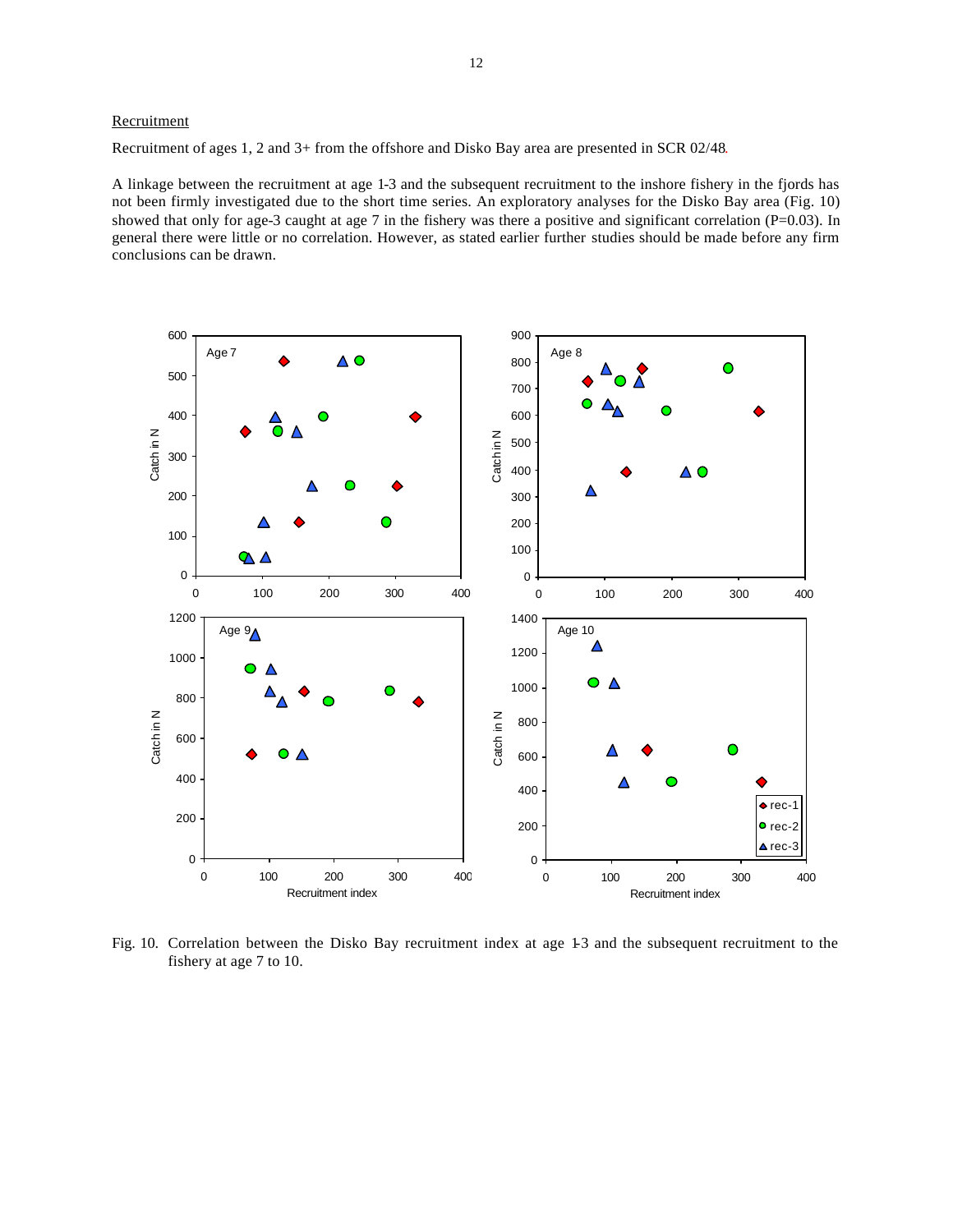The preliminary result of the pilot survey using gillnets (targeting the pre-fishery Greenland halibut at ages 4 to 7) were promising. A total of eight settings were made, catching about 200 fish (range 12 to 46 per setting). Catch distributions from the 4 different mesh sizes pooled for the 8 settings are shown fig 11B. Assuming a bimodal selectivity curve (Fig. 11A), allowing a catch process other than "gilled", the catches with the length range 30-50 cm approximately represents the stock (Fig 11C).

Further trials will be conducted in 2002 with the aim to replace the longline survey with a gillnet survey within near future. The gillnet survey target specifically the pre-fishery fish, enabling a better forecast for the fishery, while the longline survey target the exploited age-groups. Further, the selectivity pattern is unknown for longlines, thus preventing a qualified estimation of stock composition.



Fig. 11. Results from the gill-net survey; A) Bi-modal selectivity curves for 4 mesh sizes used in the study. B) Length distributions of catches with 4 different mesh sizes. C) Observed versus estimated population numbers using the bi-modal selectivity model.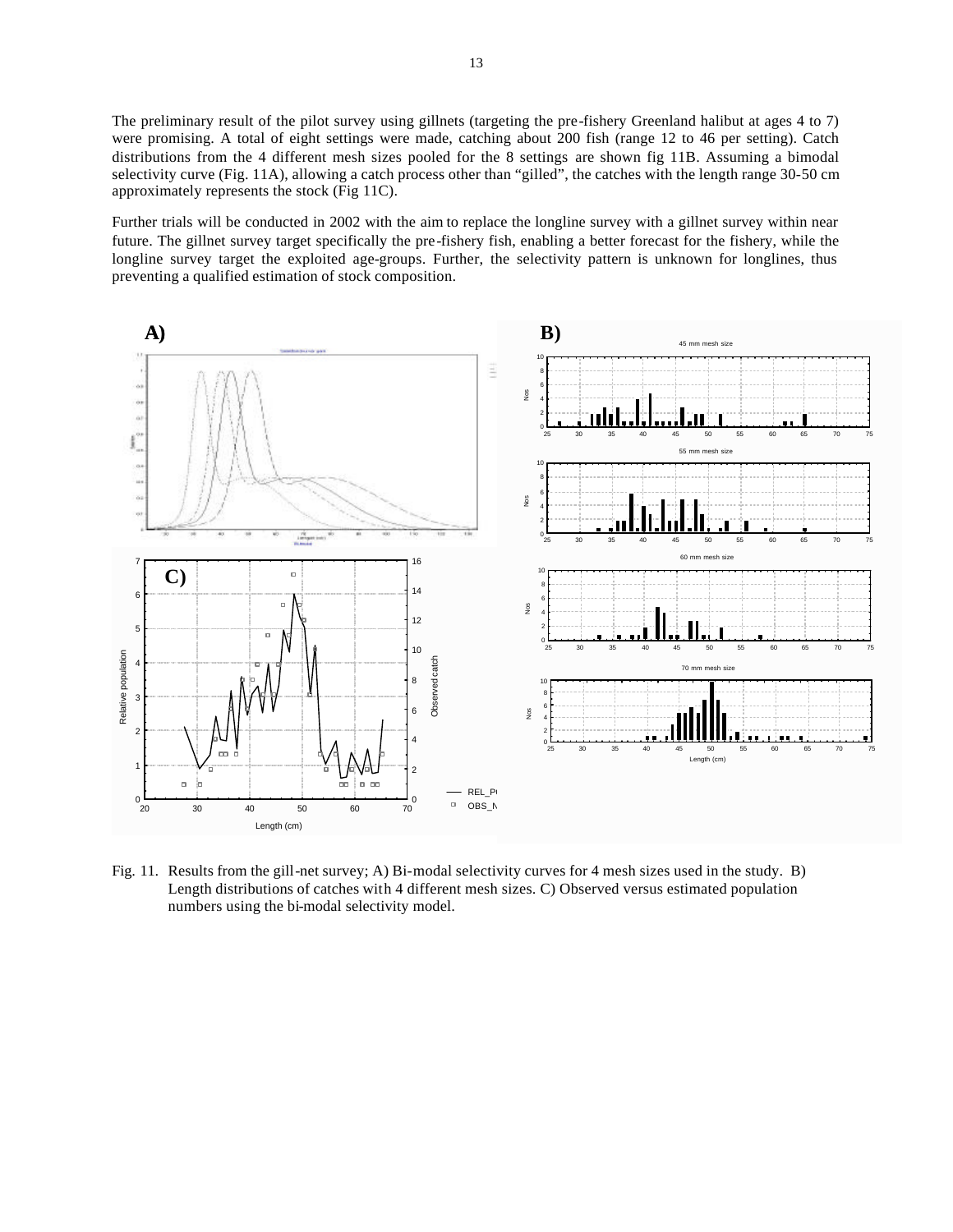#### **Condition index and weight at age**

The condition index (K) was applied on length-stratified samples (larger or smaller than 60 cm) and on sex in each area (Figure 12). In Disko Bay the lowest K was found in 1996, but otherwise to fluctuate with no clear trend or difference in the time series neither between size and/or sex. Compared to the other areas the Uummannaq area had the lowest K. Neither here was any clear trend observed in time. In Upernavik the larger fish and especially the female fish had a high K. Also here the index fluctuated with no clear trend.



Fig. 12. Conditions index (K) on area, size and sex.



Fig. 13. Weight at age for ages 8-14

Some peculiarities were observed in the weight at age data (Fig 12). In 1994 weights for all ages were higher than adjacent years. In 1997 only the older ages  $(>12 \text{ y})$  have higher mean weight at age while it was lower for ages 8-11. This is likely to reflect errors in age estimations. Ignoring the years 1994 and 1997 no dramatic change in weight at age was observed in the time series.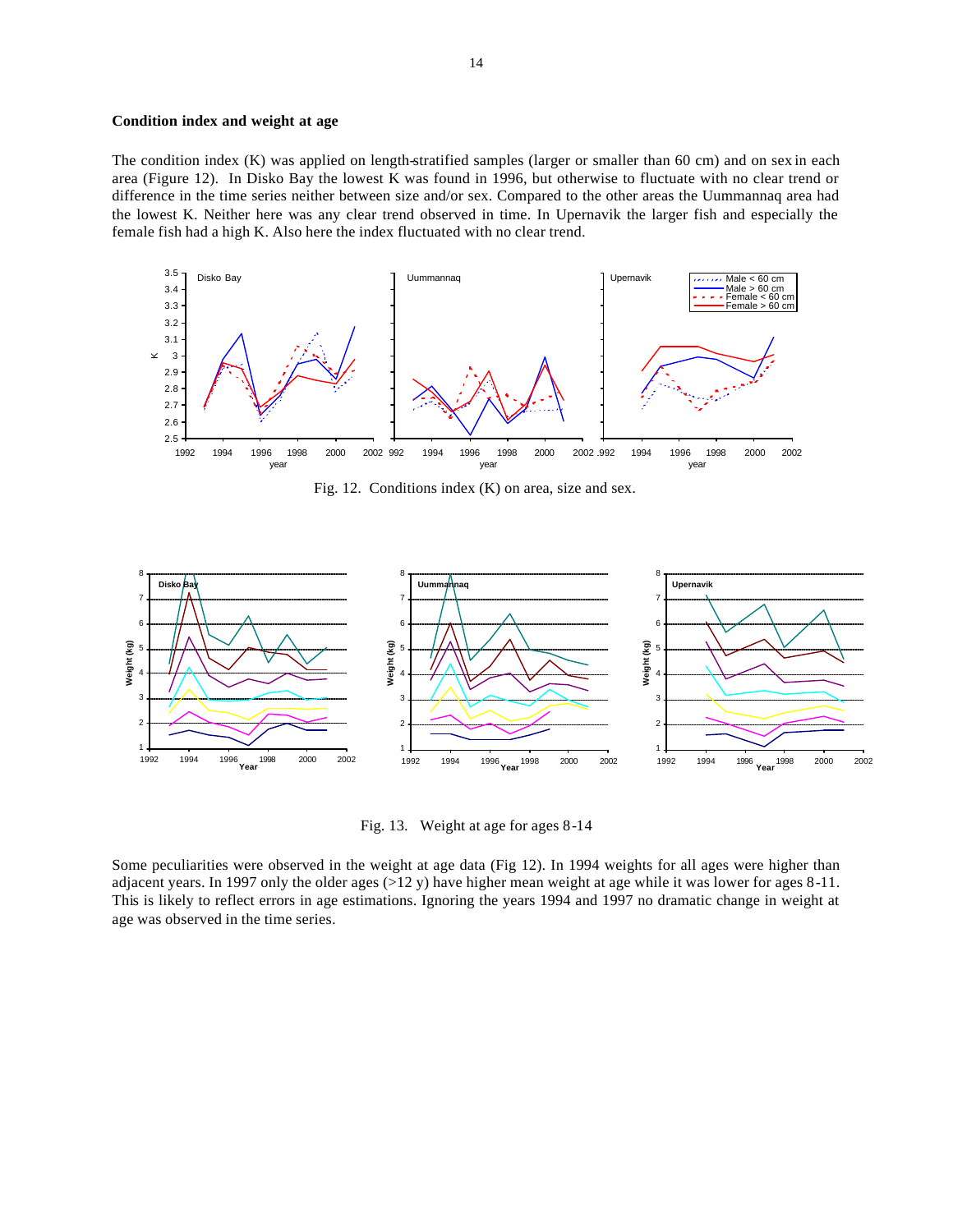#### **5. State of the stock components**

The abrupt decline in landings in the most recent years raises concern. The lack of information on fishing effort makes it difficult to fully evaluate whether it is a result of declining stock biomass or fishing effort. Estimates of F suggest increasing fishing mortality in some areas (Disko Bay and Upernavik) and stability in others (Uummannaq), but this is based on ages 10-14 which are not well represented in the catches and thus may not reflect recent fishing patterns. Nevertheless, in recent years an extensive reorganization in the fishing industry has been taking place and this is likely to have resulted in a reduction in fishing effort as landing feasibility was reduced. However, indices from both survey and commercial fishery do indicate especially in Upernavik and to some degree in Uummannaq a stock decline.

# **Disko Bay**

For a period for more than 10 years landings more or less increased annually from about 2 000 tons in 1987 to 10 500 t in 1998 and 99. Since then landings have declined and was last year 7 072 tons. The reason for this decline is unknown.

Survey results from 1993 onwards do not indicate any major changes in abundance, except for the year 2001, when the abundance-index was remarkably higher, although estimated with uncertainty. Length composition in the survey data indicate above average recruiting year-classes entering the fishery in 2000 and 2001. In the commercial fishery the mean length in the summer fishery has been relatively stable while an increase has been observed in the winter fishery

#### **Uummannaq**

Catches have been increasing from less than 2 000 t before 1987 to a record high in 1999 of 8 425 t. Since then landings have declined to 6 558 tons in 2001.

Survey results from 1993 to 1999 indicate an increase in abundance until 1999. In 2001 survey abundance index decreased statically significantly to a level observed in the mid 1990's. Catch composition in the commercial fishery has changed significantly since the 1980s towards a higher exploitation of younger age groups, but has recently stabilized.

#### **Upernavik**

Landings have increased from about 1 000 t prior to 1992 to about 5 000 t in 1996 and 1997. In 1998 landings were the highest on record, 7 012 tons. Since then landings have decreased by 50%.

Survey results from 1993 onwards indicate a steady and significant decline in abundance. Mean length compositions in both commercial and survey catches have decreased, most significantly in the winter fishery. In the traditional fishing grounds at Upernavik up to 73°45'N younger and fewer age groups are caught. New fishing grounds in the northern part of the district have been exploited only recently. Little information exists from these areas

#### **6. General comments**

It must be stressed that the lack of official landing data for both the year 2000 and 2001 hampers the assessment of the inshore stock components in Div. 1 A. Official data on landings allocated on area (field-code), fishing gear and effort must be considered an absolute minimum. Improvement of the current assessment depends on upon this.

A voluntary logbook was introduced in 1999 for parts of the inshore Greenland halibut fishery. However, the return rate has been very low and shows no sign of improvement. Authorities should consider means to ensure a higher return rate of logbooks in the Greenland halibut commercial fishery in Div. 1A.

The abrupt decline in landings the latest years raises concern. Especially because the missing information on fishing effort makes it difficult to conclude whether it is a result of declining stock biomass or fishing effort.

The inshore stocks depend on recruitment from the offshore nursery grounds and the spawning stock in Davis Strait. Available information suggests that spawning only occurs sporadic in the fjords, hence the stock is not self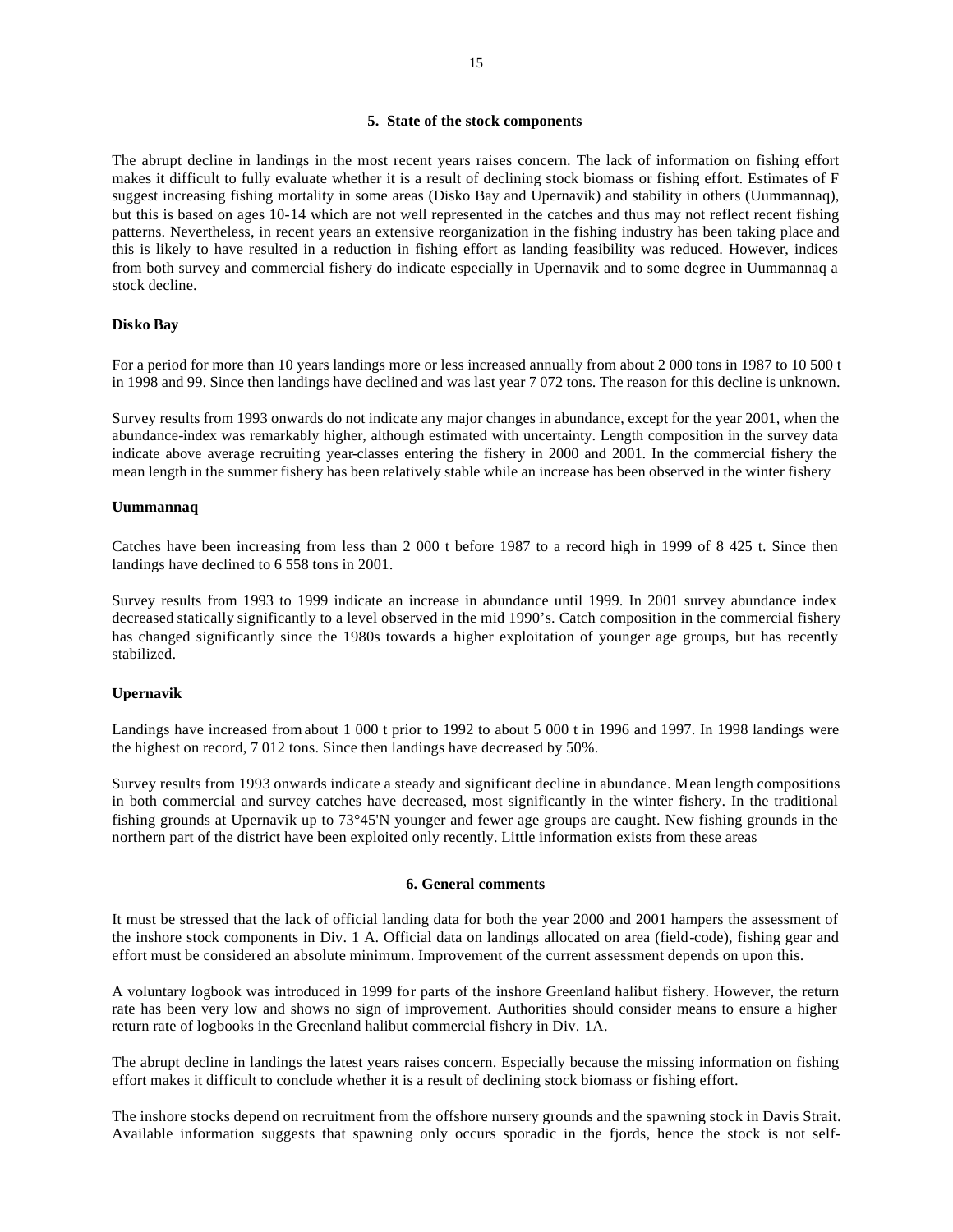sustainable. The fish remain in the fjords, and do not contribute back to the offshore spawning stock.

A earlier study of the by-catch of Greenland halibut in the commercial shrimp fishery (Jørgensen and Carlsson, 1998) suggest that the by-catch is considerable and could have a negative effect on recruitment to the inshore stock component. However, 22 mm sorting grids have since then been made mandatory in the shrimp fishery (since October 2000) and have probably limited by-catch.

#### **7. References**

- Bech, G., 1995a. An assessment of the inshore Greenland halibut stock component in NAFO Divisions 1A. NAFO Scr.Doc. 95/67
- Bech, G., 1995b. Recruitment of Greenland halibut at West Greenalnd. NAFO Scr.Doc. 95/19.
- Boje, J. (1991). An assessment of the Greenland halibut stock component in NAFO Subareas 0+1. NAFO Scr.Doc. 91/38
- Boje, J. (1994). Migrations of Greenland halibut in Northwest Atlantic based on tagging experiments in Greenland waters 1986-92. NAFO Scr.Doc. 94/18
- Boje, J. (2002). Intermingling and seasonal migrations of Greenland halibut (*Reinhardtius hippoglossoides*) populations determined from tagging studies. Fishery Bulletin 100: 414-422.
- Engelstoft, J. J. and O. A. Jørgensen (2002). Biomass and abundance of dermersal fish stocks off West-Greenland estimated from the Greenland trawl survey 1988-2001. NAFO SCR Doc. 02/48.
- Jørgensen, O. A. and D. M. Carlsson (1998). An estimate of by-catch of fish in the West Greenland shrimp fishery based on survey data. NAFO Scr.Doc. 98/41(N3030)
- Jørgensen, O. A. and J. Boje (1994). Sexual maturity of Greenland halibut in NAFO Subarea 1. NAFO Sc.Working Paper 94/42(N2412).
- Jørgensen, O.A. and Boje, J., 1994. Sexual maturity of Greenland halibut in NAFO Subarea 1. NAFO Scr.Doc., 94/42(No. N2412).
- Riget, F. and J. Boje (1989). Fishery and some biological aspects of Greenland halibut (Reinhardtius hippoglossoides) in West Greenland waters. Sci.Council Studies(13): 41-52.
- Simonsen, C. S. (1998). An assessment of the inshore Greenland halibut stock component in NAFO Division 1A inshore. NAFO Scr.Doc. 98/44 (N3035).
- Simonsen, C. S. and J. Boje (1997). An assessment of the inshore Greenland halibut stock component in NAFO Division 1A. NAFO Scr.Doc. 97/78 (N2915).
- Simonsen, C. S. and J. Boje (1999). An assessment of the inshore Greenland halibut stock component in NAFO Division 1A. NAFO Scr.Doc. 99/48
- Simonsen, C.S. and Roepstorff, A., 2000. Udvikling og adfærd af fisk & fiskere i Diskobugt området. In: H. M. and O.R. Rasmussen (Editors), Innusuk -Arktisk Forsknings Journal. Direktoratet for Kultur, Uddannelse og Forskning, Nuuk, Grønland, pp. 29-43. *In danish*
- Simonsen, C.S., Boje, J. and Kingsley, M.C.S., 2000. A Review Using Longlining to Survey Fish Populations with Special Emphasis on an Inshore Longline Survey for Greenland Halibut (Reinhardtius hippoglossoides) in West Greenland, NAFO Division 1A. NAFO Scr.Doc., 00/29
- Simonsen, C.S. 2001. Logbook in the inshore fishery for Greenland halibut in NAFO Div. 1A. NAFO Scr. working doc., 01/26.
- Simonsen, C.S. and Gundersen A. C. (2002). Maturity of Greenland Halibut (Reinhardtius hippoglossoides) in the Fjords of Northwest Greenland. NAFO Scr.Doc. 02/38
- Smidt, E. L. B. (1969). The greenland halibut, Reinhardtius hippoglossoides, biology and exploitation in Greenland waters. Meddelelser fra Danmarks Fiskeri- og Havunders¢gelser 6(4): 79-148.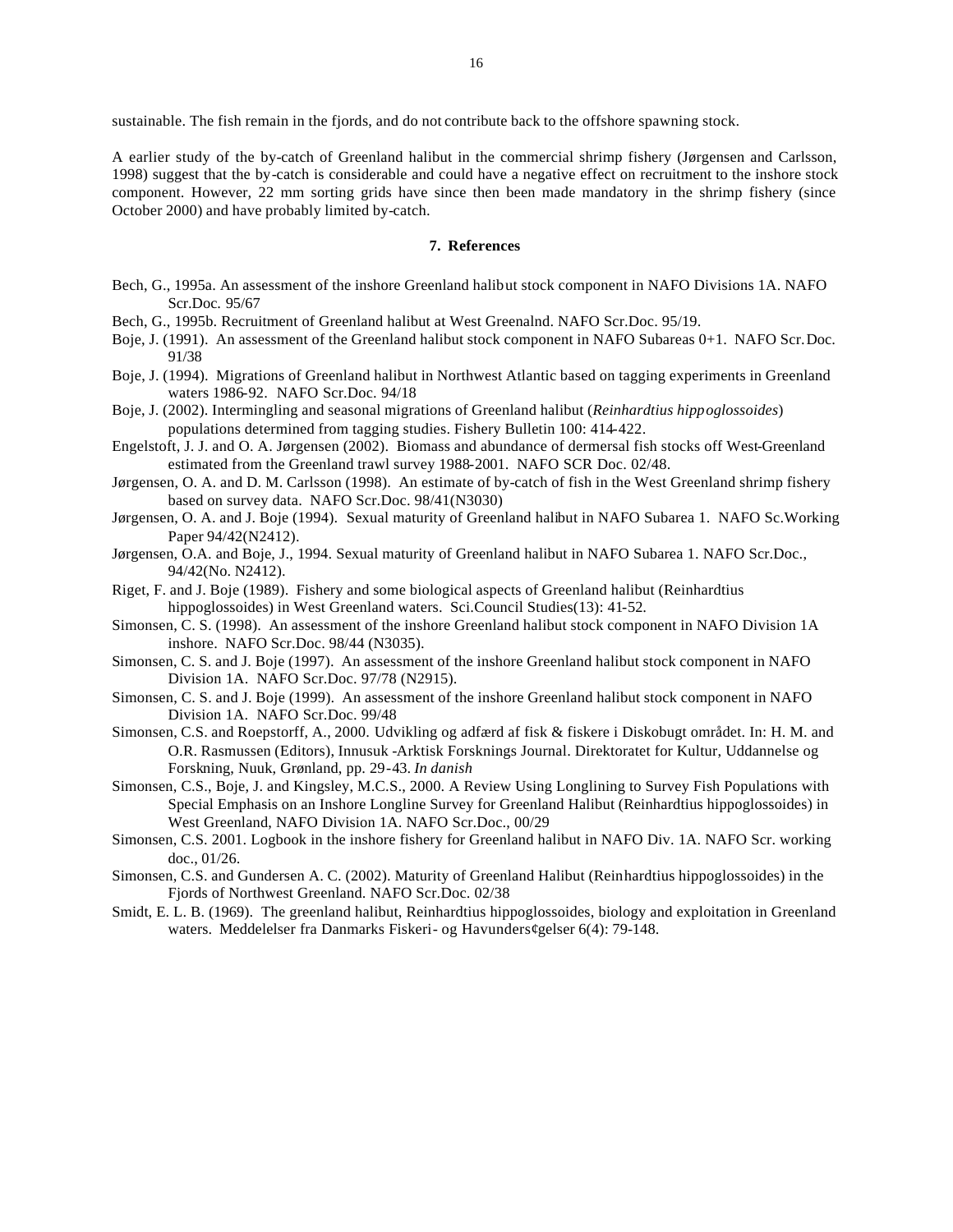# **Appendix**

**Table 1**. Landings and Greenland halibut (tons) in Div. 1A distributed on the main fishing grounds: Disko Bay, Uummannaq and Upernavik. Conversion faktor 1.1 for gutted fish with head, 1.50 for gutted fish without head, 1.52 for gutted fish without head and tail fin). 1) Unofficial data from the fishing industry (Royal Greenland, NUKA, Upernavik Seafood & Uummannaq Seafood.

| Area/year            | 1987 | 1988 | 1989 | 1990 | 1991 | 1992  | 1993 | 1994  | 1995  | 1996  | 1997  | 1998  | 1999  | 20001 | 200011 |
|----------------------|------|------|------|------|------|-------|------|-------|-------|-------|-------|-------|-------|-------|--------|
| Disko Bay            | 2258 | 2670 | 2781 | 3821 | 5372 | 6577  | 5367 | 5201  | 7400  | 7837  | 8601  | 1067  | 10593 | 7574  | 7072   |
| Uummannaq            | 2897 | 2920 | 2859 | 2779 | 3045 | 3067  | 3916 | 4004  | 7234  | 4579  | 6294  | 6912  | 8425  | 7568  | 6558   |
| Upernavik            | 1634 | 777  | 253  | 1245 | 1495 | 2156  | 3805 | 4844  | 2403  | 4846  | 4879  | 7012  | 5258  | 3764  | 3239   |
| Unknown area         | 407  | 636  | 599  | 507  | 17   | 133   |      |       |       |       |       |       | 55    | 2239  |        |
| Total in 1A inshore: |      |      |      |      |      |       |      |       |       |       |       |       |       |       |        |
| STATI AN 21A         | 6696 | 6384 | 6927 | 7465 | 9243 | 11932 | 3204 | 14067 | 17046 | 17271 | 20835 | 19669 | 24333 |       |        |
| <b>STACFIS</b>       | 1196 | 7003 | 7492 | 8352 | 9929 | 11933 | 3088 | 14049 | 7037  | 7262  | 19774 | 24595 | 24332 | 21144 | 16869  |

Table 2. Landings of Greenland halibut allocated on area, season and gear. Allocation on gear was obtained from the distribution from the fishery in 1999 as no information was provided with the landings figures for 2001.

|           |                  | summer   |         | winter   |         | Total |
|-----------|------------------|----------|---------|----------|---------|-------|
|           |                  | longline | gillnet | longline | gillnet |       |
| Disko     | <b>Ilulissat</b> | 1337     | 1662    | 1028     | 2882    |       |
|           | Torssukatag      | 513      | 356     | 47       |         | 7574  |
| Ummannag  |                  | 4434     | 134     | 1749     | 241     | 7568  |
| Upernavik |                  | 1941     |         | 1298     |         | 3764  |

**Table 3.** Mean length (cm) from catches taken in inshore longline surveys. Standardized survey since 1993

| Area/year | 1962                     | 1985   | 1986 | 1987 | 1993                     | 1994                     | 1995   | 1996 | 1997   | 1998 | 1999 | 2000 | 2001 |
|-----------|--------------------------|--------|------|------|--------------------------|--------------------------|--------|------|--------|------|------|------|------|
| Disko bay | $\overline{\phantom{a}}$ | 62.4   | 53.5 | 62.2 | 55.9                     | 56.5                     | $\sim$ | 53.6 | 57.0   | -    | 56.7 | 54.3 | 56.1 |
| Uummannag | 67.8                     | 70.5   |      | 61.8 | 57.5                     | $\overline{\phantom{a}}$ | 57.8   | 59.5 |        | 61.2 | 61.5 |      | 59.7 |
| Upernavik | $\sim$                   | $\sim$ | -    |      | $\overline{\phantom{a}}$ | 64.6                     | 60.8   | -    | $\sim$ | 57   |      | 58.4 |      |

**Table 4.** Catch at age of Greenland halibut. - indicates insufficient or missing sampling

# **A) Disko Bay**

|                |              |                  |             |      | Catch in numbers (thousands) |                |              |             |             |                |             |              |              |      |
|----------------|--------------|------------------|-------------|------|------------------------------|----------------|--------------|-------------|-------------|----------------|-------------|--------------|--------------|------|
| age/year       | 1988         | 1989             | 1990        | 1991 | 1992                         | 1993           | 1994         | 1995        | 1996        | 1997           | 1998        | 1999         | 2000         | 2001 |
|                |              |                  |             |      |                              |                |              |             |             |                |             |              |              |      |
| $\overline{4}$ | 0            | $\mathbf 0$      | $\mathbf 0$ | 5    | 34                           | $\overline{1}$ | $\mathbf{0}$ | 0           | $\mathbf 0$ | $\mathbf{0}$   | $\mathbf 0$ | $\mathbf{1}$ | $\mathbf{0}$ |      |
| 5              | $\mathbf 0$  | $\mathbf 0$      | $\mathbf 0$ | 5    | 92                           | 15             | 3            | 0           | 8           | $\overline{0}$ | $\mathbf 0$ | 4            | 9            | 15   |
| 6              | $\mathbf{1}$ | 0                | $\mathbf 0$ | 11   | 122                          | 62             | 15           | $\mathbf 0$ | 1           | 21             | 74          | 41           | 98           | 33   |
| $\overline{7}$ | 9            | $\boldsymbol{0}$ | 1           | 279  | 332                          | 280            | 112          | 45          | 47          | 132            | 397         | 360          | 535          | 224  |
| 8              | 59           | 14               | 24          | 806  | 476                          | 479            | 281          | 459         | 323         | 646            | 775         | 619          | 729          | 390  |
| 9              | 182          | 106              | 141         | 535  | 390                          | 339            | 539          | 639         | 941         | 1113           | 944         | 836          | 780          | 521  |
| 10             | 173          | 121              | 185         | 333  | 451                          | 280            | 396          | 798         | 651         | 1168           | 1248        | 1028         | 636          | 450  |
| 11             | 132          | 94               | 188         | 238  | 532                          | 240            | 190          | 463         | 454         | 607            | 754         | 786          | 478          | 485  |
| 12             | 73           | 49               | 126         | 76   | 309                          | 122            | 91           | 185         | 273         | 185            | 346         | 426          | 223          | 280  |
| 13             | 63           | 33               | 80          | 45   | 140                          | 91             | 50           | 127         | 145         | 69             | 132         | 136          | 52           | 78   |
| 14             | 65           | 39               | 59          | 67   | 92                           | 112            | 45           | 27          | 75          | 19             | 68          | 72           | 28           | 33   |
| 15             | 38           | 31               | 42          | 57   | 18                           | 75             | 41           | 36          | 44          | 10             | 27          | 29           | 12           | 31   |
| $16+$          | 33           | 41               | 44          | 44   | $\mathbf 0$                  | 86             | 36           | 27          | 69          | 6              | 6           | 2            | 1            | 16   |
| Total          | 828          | 528              | 890         | 2501 | 2988                         | 2188           | 1799         | 2806        | 3031        | 3976           | 4770        | 4340         | 3583         | 2557 |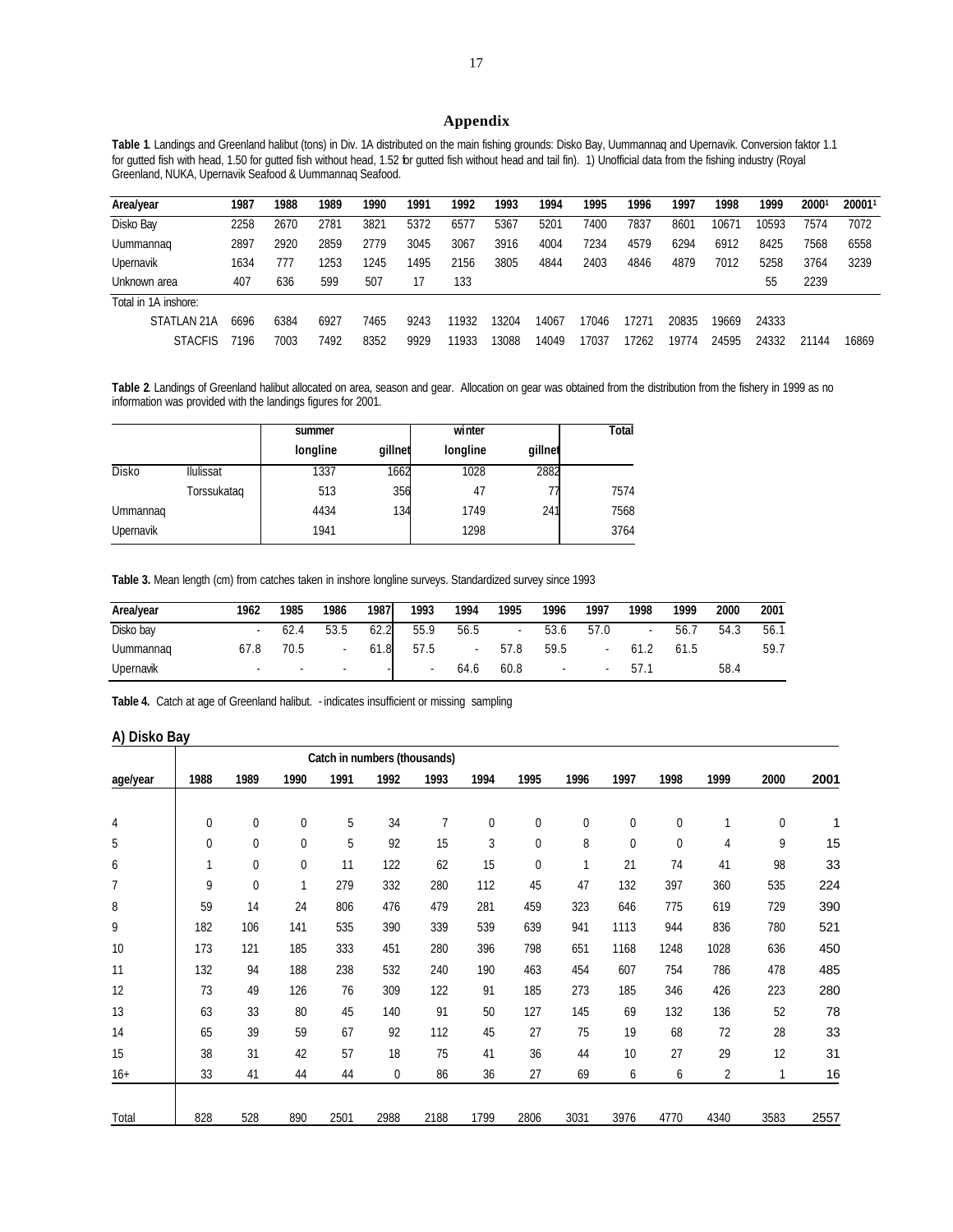|  | B) Uummannaq |
|--|--------------|
|--|--------------|

|                |      |                  |         |      |        |      |             | Catch in numbers (thousands) |             |              |             |      |      |             |
|----------------|------|------------------|---------|------|--------|------|-------------|------------------------------|-------------|--------------|-------------|------|------|-------------|
| age/year       | 1988 | 1989             | 1990    | 1991 | 1992   | 1993 | 1994        | 1995                         | 1996        | 1997         | 1998        | 1999 | 2000 | 2001        |
|                |      |                  |         |      |        |      |             |                              |             |              |             |      |      |             |
| $\overline{4}$ | 0    | $\boldsymbol{0}$ | $0-$    |      |        | 0    | $\mathbf 0$ | $\mathbf 0$                  |             | $\mathbf 0$  | 0           | 8    | 0    | $\mathbf 0$ |
| $\mathbf 5$    | 0    | $\boldsymbol{0}$ | $0-$    |      |        | 0    | $\mathbf 0$ | 0                            | $\mathbf 0$ | $\mathbf 0$  | 0           | 70   | 19   | 65          |
| 6              | 1    | 0                | $1 -$   |      |        | 9    | 24          | 6                            | 6           | $\mathbf{0}$ | $\mathbf 0$ | 218  | 86   | 113         |
| $\overline{7}$ | 5    | 2                | $3 -$   |      |        | 45   | 105         | 217                          | 76          | 69           | $\mathbf 0$ | 554  | 357  | 674         |
| 8              | 20   | 9                | $15 -$  |      |        | 200  | 226         | 564                          | 308         | 377          | 235         | 596  | 441  | 507         |
| 9              | 52   | 35               | $47 -$  |      |        | 202  | 271         | 601                          | 279         | 793          | 566         | 690  | 543  | 315         |
| 10             | 121  | 98               | 108-    |      |        | 142  | 346         | 413                          | 286         | 702          | 657         | 789  | 669  | 492         |
| 11             | 143  | 120              | $121 -$ |      |        | 138  | 139         | 414                          | 232         | 460          | 586         | 526  | 487  | 303         |
| 12             | 121  | 99               | $101 -$ |      |        | 104  | 105         | 219                          | 142         | 206          | 355         | 295  | 311  | 178         |
| 13             | 96   | 76               | $82 -$  |      |        | 158  | 34          | 138                          | 69          | 75           | 138         | 131  | 170  | 121         |
| 14             | 49   | 38               | $42 -$  |      |        | 93   | 12          | 49                           | 28          | 32           | 39          | 42   | 68   | 60          |
| 15             | 23   | 19               | $20 -$  |      |        | 28   | $\mathbf 0$ | 28                           | 11          | 10           | 15          | 12   | 24   | 28          |
| $16+$          | 17   | 20               | $21 -$  |      |        | 20   | 3           | 22                           | 15          | 6            | 5           | 4    | 8    | 12          |
| Total          | 648  | 516              | 561     |      | $\sim$ | 1139 | 1265        | 2671                         | 1453        | 2732         | 2595        | 3935 | 3184 | 2868        |

# **C) Upernacik**

|                |              |                |        |      |      |                | Catch in numbers (thousands) |             |             |             |             |      |                |              |
|----------------|--------------|----------------|--------|------|------|----------------|------------------------------|-------------|-------------|-------------|-------------|------|----------------|--------------|
| age/year       | 1988         | 1989           | 1990   | 1991 | 1992 | 1993           | 1994                         | 1995        | 1996        | 1997        | 1998        | 1999 | 2000           | 2001         |
|                |              |                |        |      |      |                |                              |             |             |             |             |      |                |              |
| 4              | $\mathbf{0}$ | $\mathbf{0}$   | 0-     |      |      | $\mathbf{0}$   | $\mathbf 0$                  | $\mathbf 0$ | $\mathbf 0$ | $\mathbf 0$ | $\mathbf 0$ | 14   | $\mathbf 0$    | $\mathbf{0}$ |
| 5              | $\mathbf 0$  | $\mathbf{0}$   | $0-$   |      |      | $\mathbf 0$    | $\mathbf 0$                  | O           | 3           | 4           | $\mathbf 0$ | 55   | $\overline{2}$ | 28           |
| 6              | $\mathbf 0$  | $\mathbf 0$    | $0-$   |      |      | $\mathbf 0$    | $\overline{2}$               | O           | $\mathbf 0$ | 25          | 116         | 172  | 108            | 144          |
| $\overline{1}$ | $\mathbf 0$  | $\mathbf 0$    | 0-     |      |      | $\mathbf 0$    | 51                           | 13          | 16          | 142         | 343         | 449  | 420            | 404          |
| 8              | 6            | $\overline{2}$ | $2-$   |      |      | $\overline{2}$ | 188                          | 55          | 114         | 428         | 538         | 619  | 446            | 422          |
| 9              | 33           | 16             | $17 -$ |      |      | 16             | 316                          | 84          | 359         | 500         | 535         | 566  | 302            | 258          |
| 10             | 55           | 34             | 41-    |      |      | 86             | 217                          | 128         | 275         | 430         | 505         | 343  | 160            | 103          |
| 11             | 80           | 59             | 62-    |      |      | 252            | 239                          | 133         | 238         | 278         | 410         | 229  | 133            | 104          |
| 12             | 74           | 66             | $57 -$ |      |      | 268            | 154                          | 147         | 206         | 175         | 275         | 138  | 116            | 87           |
| 13             | 68           | 69             | 52-    |      |      | 143            | 155                          | 117         | 151         | 67          | 112         | 51   | 48             | 36           |
| 14             | 62           | 73             | 48-    |      |      | 95             | 51                           | 103         | 90          | 37          | 84          | 36   | 38             | 14           |
| 15             | 31           | 40             | 25-    |      |      | 40             | 23                           | 45          | 48          | 19          | 39          | 16   | 17             | 9            |
| $16+$          | 22           | 31             | $17 -$ |      |      | 46             | $\mathbf 0$                  | 42          | 39          | 8           | 10          | 5    | g              | 3            |
| Total          | 431          | 390            | 321    |      |      | 948            | 1396                         | 867         | 1539        | 2111        | 2968        | 2679 | 1800           | 1611         |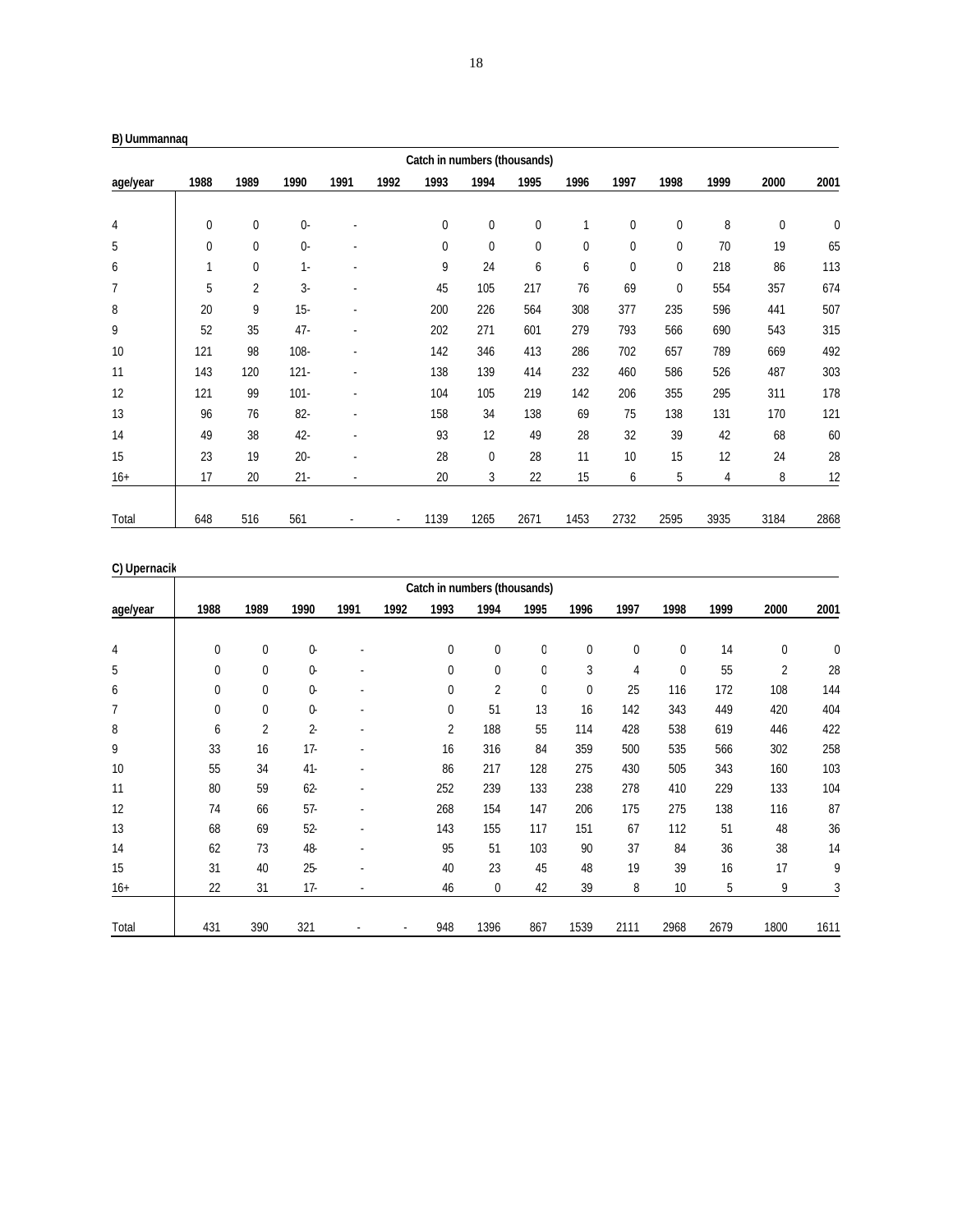**Table 5**. Age-length keys used in 2001 assessment.

| Disko Bay agelength key, data combined from 1999-2001 |   |                |    |    |     |    |    |    |    |    |             |    |    |   |                |    |    |         |
|-------------------------------------------------------|---|----------------|----|----|-----|----|----|----|----|----|-------------|----|----|---|----------------|----|----|---------|
| length \ age                                          | 3 | 4              | 5  | 6  |     | 8  | 9  | 10 | 11 |    | 12 13 14 15 |    |    |   | 16 17          | 18 | 19 | 20total |
| 30                                                    | 6 | 11             |    |    |     |    |    |    |    |    |             |    |    |   |                |    |    | 17      |
| 35                                                    |   | 33             | 19 |    |     |    |    |    |    |    |             |    |    |   |                |    |    | 53      |
| 40                                                    |   | $\overline{2}$ | 56 | 7  |     |    |    |    |    |    |             |    |    |   |                |    |    | 65      |
| 45                                                    |   |                | 10 | 64 | 13  |    |    |    |    |    |             |    |    |   |                |    |    | 87      |
| 50                                                    |   |                |    | 15 | 105 | 12 |    |    |    |    |             |    |    |   |                |    |    | 132     |
| 55                                                    |   |                |    |    | 31  | 93 | 21 |    |    |    |             |    |    |   |                |    |    | 146     |
| 60                                                    |   |                |    |    |     | 15 | 71 | 45 | 12 |    |             |    |    |   |                |    |    | 145     |
| 65                                                    |   |                |    |    |     |    | 8  | 45 | 71 | 27 |             |    |    |   |                |    |    | 152     |
| 70                                                    |   |                |    |    |     |    |    | 2  | 24 | 58 | 25          | 17 |    |   |                |    |    | 126     |
| 75                                                    |   |                |    |    |     |    |    |    | 3  | 22 | 29          | 14 | 4  |   |                |    |    | 73      |
| 80                                                    |   |                |    |    |     |    |    |    |    |    | 6           | 5  | 10 | 1 |                |    |    | 22      |
| 85                                                    |   |                |    |    |     |    |    |    |    |    | 3           |    | 11 |   |                |    |    | 16      |
| 90                                                    |   |                |    |    |     |    |    |    |    |    |             |    |    |   | $\mathfrak{D}$ |    |    | 5       |
| 95                                                    |   |                |    |    |     |    |    |    |    |    |             |    | 3  |   |                |    |    | 6       |
| 100                                                   |   |                |    |    |     |    |    |    |    |    |             |    |    |   |                |    |    |         |
| total                                                 |   |                |    |    |     |    |    |    |    |    |             |    |    |   |                |    |    | 1045    |

| Ummannaq age-length key, data combined from 1999+2001 |   |          |          |   |    |          |          |    |    |          |          |          |          |    |    |          |          |         |     |
|-------------------------------------------------------|---|----------|----------|---|----|----------|----------|----|----|----------|----------|----------|----------|----|----|----------|----------|---------|-----|
| $length \setminus age$                                | 3 | 4        | 5        | 6 |    | 8        | 9        | 10 | 11 | 12       | 13       | 14       | 15       | 16 | 17 | 18       | 19       | 20total |     |
| 30                                                    | 0 | 0        | $\Omega$ | 0 | 0  | 0        | 0        | 0  | 0  | 0        | 0        | 0        | $\Omega$ | 0  | 0  | $\Omega$ | $\Omega$ | 0       | 0   |
| 35                                                    | O |          | $\Omega$ | 0 | 1  | 0        | 0        | 0  | 0  | 0        | 0        | 0        | 0        | 0  | 0  | 0        | 0        | 0       |     |
| 40                                                    | 0 | 0        | 3        | 4 | 1  | 0        | $\Omega$ | 0  | 0  | 0        | 0        | 0        | 0        | 0  | 0  | 0        | $\Omega$ | 0       | 8   |
| 45                                                    | 0 | $\Omega$ | 5        | 6 | 9  | 0        | 0        | 0  | 0  | 0        | 0        | 0        | 0        | 0  | 0  | 0        | 0        | 0       | 20  |
| 50                                                    | 0 | $\Omega$ | 3        | 5 | 29 | 4        | 3        | 2  | 0  | $\Omega$ | 0        | $\Omega$ | 0        | 0  | 0  | $\Omega$ | 0        | 0       | 46  |
| 55                                                    | 0 | 0        | $\Omega$ | 1 | 23 | 29       | 13       | 4  | 0  | $\Omega$ | $\Omega$ | 0        | 0        | 0  | 0  | $\Omega$ | 0        | 0       | 70  |
| 60                                                    | 0 | 0        | $\Omega$ | 0 | 0  | 1        | 5        | 28 | 13 | 4        | 1        | $\Omega$ | $\Omega$ | 0  | 0  | $\Omega$ | $\Omega$ | 0       | 72  |
| 65                                                    | 0 | 0        | 0        | 1 | 1  | 2        | O        | 25 | 28 | 16       | 5        | $\Omega$ | $\Omega$ | 0  | 0  | $\Omega$ | $\Omega$ | 0       | 78  |
| 70                                                    | 0 | 0        | 0        | 0 | 0  | 1        | 2        | 4  | 10 | 8        | 20       | 15       | O        | 0  | 0  | $\Omega$ | 0        | 0       | 70  |
| 75                                                    | 0 | $\Omega$ | $\Omega$ | 0 | 0  | 0        |          | 3  | 2  | 6        |          | 4        |          | 3  | 0  | $\Omega$ | 0        | 0       | 62  |
| 80                                                    | 0 | $\Omega$ | 0        | 0 | 0  | $\Omega$ |          | 0  | 0  | 3        | 12       | 5        | 14       | 2  |    |          | $\Omega$ | 0       | 39  |
| 85                                                    | 0 | $\Omega$ | 0        | 0 | 0  | 0        | 0        | 0  | 0  | $\Omega$ | 4        | 2        |          | 5  | 0  | 0        | 0        | 0       | 12  |
| 90                                                    | 0 | 0        | 0        | 0 | 0  | 0        | 0        | 0  | 0  | 0        | 0        | 2        | 2        | 2  | 0  | 1        | 0        | 0       |     |
| 95                                                    | 0 | $\Omega$ | 0        | 0 | 0  | 0        | $\Omega$ | 0  | 0  | 0        | 0        | $\Omega$ | $\Omega$ | 0  | 0  | 0        | 0        | 0       |     |
| 100                                                   | 0 | 0        | $\Omega$ | 0 | 0  | 0        | 0        | 0  | 0  | 0        | $\Omega$ | 0        | $\Omega$ | 0  | 0  | 0        | 0        | 0       |     |
| total                                                 |   |          |          |   |    |          |          |    |    |          |          |          |          |    |    |          |          |         | 486 |

| Upernavik age-length age-length key, data combined from 1999-01 |   |   |   |    |    |          |    |    |    |    |          |          |    |    |          |    |    |          |     |
|-----------------------------------------------------------------|---|---|---|----|----|----------|----|----|----|----|----------|----------|----|----|----------|----|----|----------|-----|
| $length \setminus age$                                          | 3 | 4 | 5 | 6  |    | 8        | 9  | 10 |    | 12 | 13       | 14       | 15 | 16 | 17       | 18 | 19 | 20total  |     |
| 30                                                              | 0 | 2 | 0 | ∩  | 0  | 0        | 0  | 0  | 0  | 0  | 0        | 0        | 0  | 0  | ი        | 0  | 0  | 0        | 2   |
| 35                                                              | 0 |   | 0 | 0  | 0  | 0        | 0  | 0  | 0  | 0  | 0        | 0        | 0  | 0  | 0        | 0  | 0  | 0        |     |
| 40                                                              | 0 | 0 |   |    | 0  | 0        | 0  | 0  | 0  | 0  | 0        | 0        | 0  | 0  | 0        | 0  | 0  | 0        | 12  |
| 45                                                              | 0 | 0 |   | 17 | 4  | $\Omega$ | 0  | 0  | 0  | 0  | $\Omega$ | 0        | 0  | 0  | $\Omega$ | 0  | 0  | 0        | 22  |
| 50                                                              | 0 | 0 | 0 | 2  | 57 | 17       | 0  | 0  | 0  | 0  | 0        | 0        | 0  | 0  | $\Omega$ | 0  | 0  | 0        | 76  |
| 55                                                              | 0 | 0 | 0 | 0  | 16 | 87       | 25 | 0  | 0  | 0  | 0        | 0        | 0  | 0  | $\Omega$ | 0  | 0  | 0        | 128 |
| 60                                                              | 0 | 0 | 0 | 0  | 0  | 4        | 82 | 32 | 16 |    | $\Omega$ | $\Omega$ | 0  | 0  | $\Omega$ | 0  | 0  | 0        | 145 |
| 65                                                              | 0 | 0 | 0 |    | 0  | 0        |    | 29 | 57 | 34 | 25       |          | 0  | 0  | $\Omega$ | 0  | 0  | 0        | 149 |
| 70                                                              | 0 | 0 | 0 | 0  | 0  | 0        | 0  | 0  | 9  | 58 | 20       | 13       | 3  | 0  | $\Omega$ | 0  | 0  | $\Omega$ | 103 |
| 75                                                              | 0 | 0 | 0 | 0  | 0  | $\Omega$ | 0  | 0  | 0  | 2  |          | 8        | 11 |    | 0        | 0  | 0  | 0        | 23  |
| 80                                                              | 0 | 0 | 0 | 0  | 0  | $\Omega$ | 0  | 0  | 0  | 0  |          |          | 1  | 5  |          | 0  | 0  | 0        | 9   |
| 85                                                              | 0 | 0 | 0 | 0  | 0  | $\Omega$ | 0  | 0  | 0  | 0  | 0        | 0        | 0  | 0  |          | 0  | 0  | 0        |     |
| 90                                                              | 0 | 0 | 0 | 0  | 0  | $\Omega$ | 0  | 0  | 0  | 0  | 0        | 0        | 0  | 0  | 0        | 0  | 0  | 0        |     |
| 95                                                              | 0 | 0 | 0 | ∩  | 0  | $\Omega$ | 0  | 0  | 0  | 0  | $\Omega$ | 0        | 0  | 0  | 0        | 0  | 0  | 0        |     |
| 100                                                             | 0 | 0 | 0 | 0  | 0  | $\Omega$ | 0  | 0  | 0  | 0  | 0        | 0        | 0  | 0  | 0        | 0  | 0  | 0        | 0   |
| total                                                           |   |   |   |    |    |          |    |    |    |    |          |          |    |    |          |    |    |          | 671 |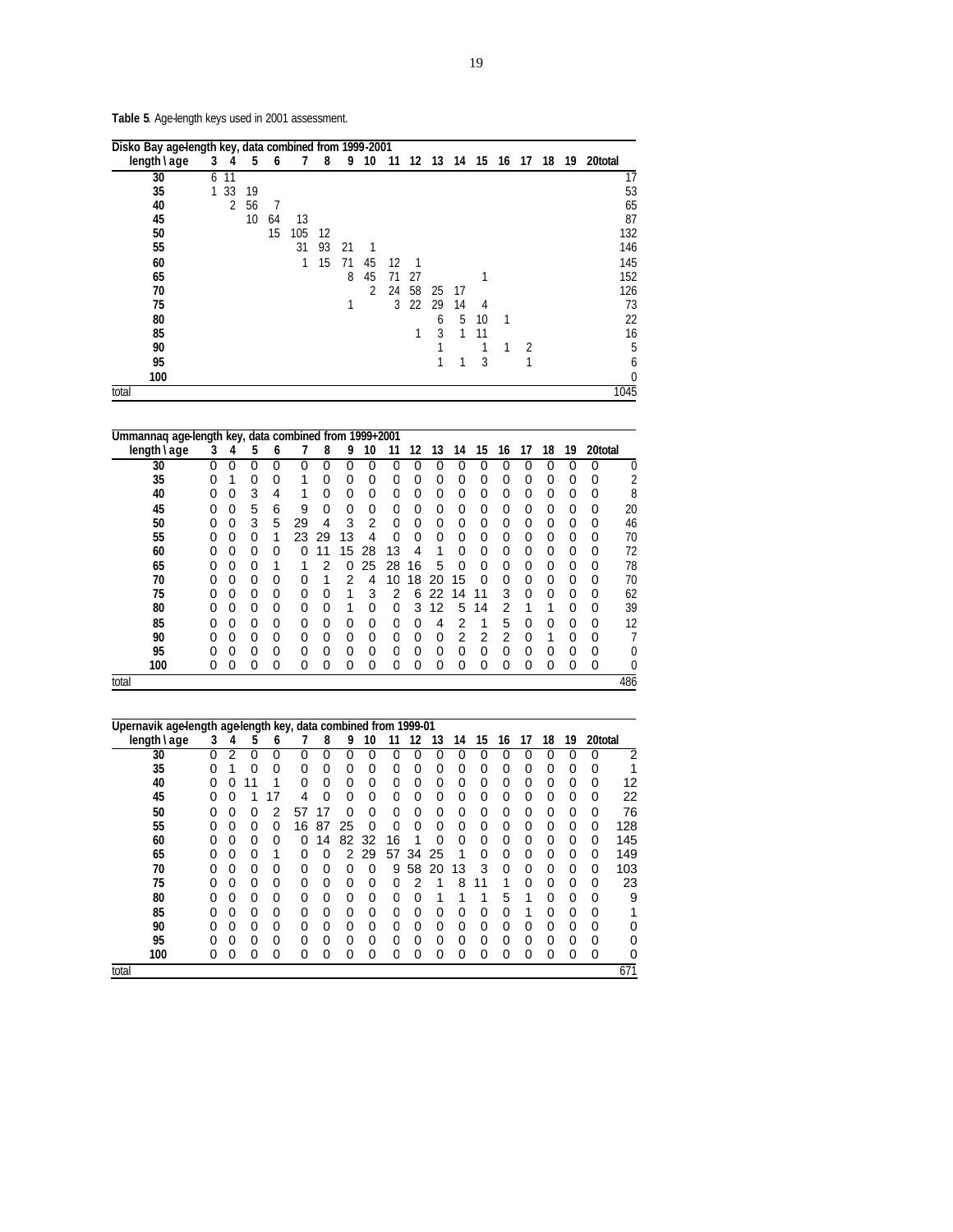**Table 6**. Weight and weight at age for each component in Div. 1A inshore compiled on data for the last 3 years 1999-2001. Due to missing sampling in 2000 in Uummannaq only 1999 and 2001 values were used.

|            |        | Disko Bay |       |                |        | Uummannaq |      |                |        | <b>Upernavik</b> |                |
|------------|--------|-----------|-------|----------------|--------|-----------|------|----------------|--------|------------------|----------------|
| <b>AGE</b> | length | weight    | N     |                | length | weight    | N    |                | length | weight           | N              |
|            |        |           |       |                |        |           |      |                |        |                  |                |
|            | 36.27  |           | 0.40  | 75             | 47.09  |           | 0.91 | 11             | 35.00  | 0.36             | 3.00           |
| 5          | 41.56  |           | 0.63  | 133            | 49.12  |           | 1.14 | 17             | 42.17  | 0.61             | 12.00          |
| 6          | 47.20  |           | 0.98  | 133            | 53.23  |           | 1.37 | 64             | 47.00  | 0.94             | 20.00          |
|            | 52.56  |           | 1.44  | 156            | 58.47  |           | 1.84 | 47             | 52.79  | 1.39             | 75.00          |
| 8          | 57.17  |           | 1.88  | 122            | 60.86  |           | 2.19 | 35             | 56.83  | 1.76             | 118.00         |
| 9          | 61.56  |           | 2.39  | 99             | 64.41  |           | 2.57 | 66             | 61.09  | 2.26             | 109.00         |
| 10         | 64.04  |           | 2.72  | 79             | 67.42  |           | 2.98 | 53             | 64.00  | 2.68             | 61.00          |
| 11         | 67.55  |           | 3.18  | 109            | 70.30  |           | 3.41 | 47             | 66.70  | 3.12             | 82.00          |
| 12         | 71.50  |           | 3.93  | 117            | 76.13  |           | 4.39 | 64             | 70.06  | 3.60             | 95.00          |
| 13         | 75.80  |           | 4.57  | 51             | 77.05  |           | 4.73 | 38             | 74.83  | 4.50             | 46.00          |
| 14         | 77.83  |           | 5.05  | 23             | 80.54  |           | 5.19 | 28             | 79.04  | 5.44             | 22.00          |
| 15         | 85.83  |           | 7.59  | 23             | 85.08  |           | 6.67 | 12             | 81.93  | 6.08             | 15.00          |
| 16         | 90.13  |           | 8.03  | 8              | 80.00  |           | 4.44 | 1              | 86.50  | 7.49             | 6.00           |
| 17         | 93.67  |           | 10.25 | $\overline{9}$ | 86.00  |           | 6.39 | $\overline{a}$ | 95.00  | 9.37             | $\overline{a}$ |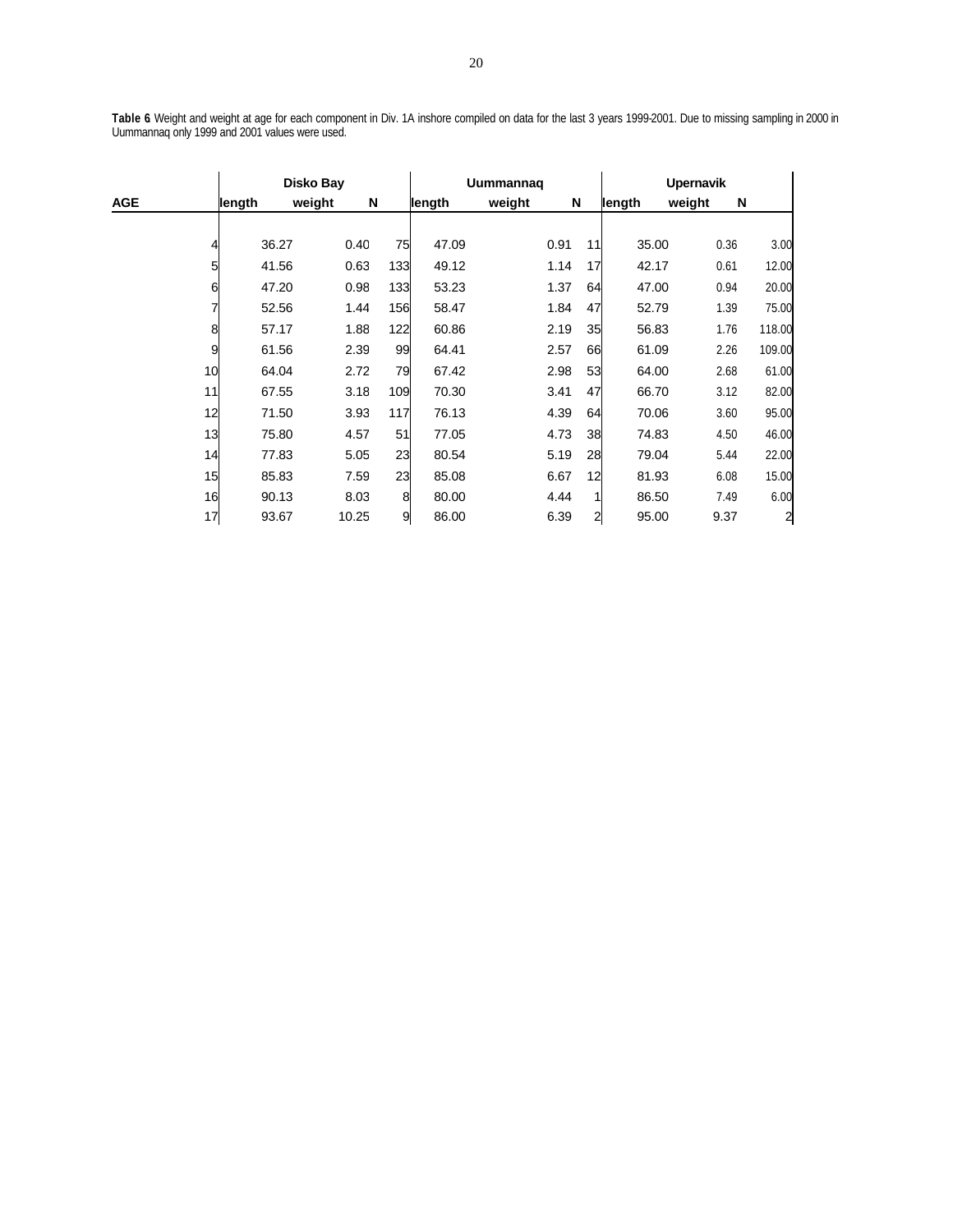**Table 7**. Output from standardization of CPUE by GLM analysis.

|                               | CPUE LONGLINE SURVEY DISKO BAY |                |                                   |                     |                           | 08:20 Monday, May 20, 2002 773      |                          |                                  |                |                     |
|-------------------------------|--------------------------------|----------------|-----------------------------------|---------------------|---------------------------|-------------------------------------|--------------------------|----------------------------------|----------------|---------------------|
| The GLM Procedure             |                                |                |                                   |                     |                           |                                     |                          |                                  |                |                     |
| Class Level Information       |                                |                |                                   |                     |                           |                                     |                          |                                  |                |                     |
|                               |                                | Cl ass         | Level s                           | Val ues             |                           |                                     |                          |                                  |                |                     |
|                               | AR<br><b>FELT</b>              |                | 7                                 |                     |                           | 1994 1996 1997 1999 2000 2001 19930 |                          |                                  |                |                     |
|                               |                                |                | 3                                 | H L M               |                           |                                     |                          |                                  |                |                     |
|                               | <b>DYB</b>                     |                | 3                                 | DEEP MEDIUM SHALLOW |                           |                                     |                          |                                  |                |                     |
| Number of observations<br>179 |                                |                |                                   |                     |                           |                                     |                          |                                  |                |                     |
|                               |                                |                |                                   |                     | The GLM Procedure         |                                     |                          |                                  |                |                     |
|                               | Dependent Variable: LNCPUE     |                |                                   |                     |                           |                                     |                          |                                  |                |                     |
|                               | Source                         |                | DF                                |                     | Sum of                    |                                     | Mean Square              |                                  | F Value        | Pr > F              |
|                               | Model                          |                | 10                                |                     | Squares<br>2731.300735    |                                     | 273.130073               |                                  | 17.43          | < .0001             |
|                               | Error                          |                | 168                               |                     | 2632.209495               |                                     | 15.667914                |                                  |                |                     |
|                               | Corrected Total                |                |                                   |                     | 5363.510230               |                                     |                          |                                  |                |                     |
|                               |                                |                | 178                               |                     |                           |                                     |                          |                                  |                |                     |
|                               |                                | R-Square       | Coeff Var                         |                     |                           | Root MSE                            | <b>LNCPUE Mean</b>       |                                  |                |                     |
|                               |                                | 0.509238       | $-232.5623$                       |                     |                           | 3.958272                            |                          | $-1.702026$                      |                |                     |
|                               | Source                         |                | DF                                |                     | Type I SS                 |                                     | Mean Square              |                                  | F Value        | Pr > F              |
|                               | AR                             |                | 6                                 |                     | 158.846380                |                                     | 26.474397                |                                  | 1.69           | 0.1263              |
|                               | <b>FELT</b><br>DYB             |                | $\boldsymbol{2}$<br>$\mathbf{2}$  |                     | 1786.326172<br>786.128182 |                                     | 893.163086<br>393.064091 |                                  | 57.01<br>25.09 | < .0001<br>$-.0001$ |
|                               |                                |                |                                   |                     |                           |                                     |                          |                                  |                |                     |
|                               | Source                         |                | DF                                |                     | Type III SS               |                                     | Mean Square              |                                  | F Value        | Pr > F              |
|                               | AR<br><b>FELT</b>              |                | 6<br>$\boldsymbol{2}$             |                     | 63.666311<br>1256.617229  |                                     | 10.611052<br>628.308615  |                                  | 0.68<br>40.10  | 0.6682<br>< .0001   |
|                               | <b>DYB</b>                     |                | $\overline{2}$                    |                     | 786.128182                |                                     | 393.064091               |                                  | 25.09          | < .0001             |
|                               | Parameter                      |                |                                   |                     |                           | Standard                            |                          |                                  |                |                     |
|                               |                                |                | Estimate                          |                     | Error                     |                                     | t Value                  |                                  | Pr >  t        |                     |
|                               | Intercept<br>AR                | 1994           | $-5.208091905$ B<br>0.777328723 B |                     |                           | 0.95296734<br>1.03637752            |                          | $-5.47$<br>0.75                  |                | $-.0001$<br>0.4543  |
|                               | AR<br>AR                       | 1996<br>1997   | 0.358089778 B<br>1.271508671 B    |                     |                           | 1.06138764<br>1.09070862            |                          | 0.34<br>1.17                     |                | 0.7363<br>0.2454    |
|                               | AR                             | 1999           | 0.052474695 B                     |                     |                           | 1.07979793                          |                          | 0.05                             |                | 0.9613              |
|                               | AR<br>2000<br>AR<br>2001       |                | 1.215905759 B<br>2.181017088 B    |                     |                           | 1.05078077<br>1.49276842            |                          | 1.16<br>0.2489<br>0.1459<br>1.46 |                |                     |
|                               | AR                             | 19930          |                                   | 0.000000000 B       |                           |                                     |                          |                                  |                |                     |
|                               | <b>FELT</b><br>FELT            | н<br>L         | 2.662029407 B<br>$-5.896692764 B$ |                     |                           | 0.85789096<br>0.79900623            |                          | 3.10<br>$-7.38$                  |                | 0.0022<br>$-.0001$  |
|                               | FELT<br><b>DYB</b>             | М<br>DEEP      | 0.000000000 B<br>4.698995014 B    |                     |                           | 1.26651244                          |                          | 3.71                             |                | 0.0003              |
|                               | DYB                            | <b>MEDIUM</b>  | 4.806731699 B                     |                     |                           | 0.68388415                          |                          | 7.03                             |                | < .0001             |
|                               | <b>DYB</b>                     | <b>SHALLOW</b> | 0.000000000 B                     |                     |                           |                                     |                          |                                  |                |                     |

NOTE: The X'X matrix has been found to be singular, and a generalized inverse was used to solve the normal equations. Terms whose estimates are followed by the letter 'B' are not uniquely estimable.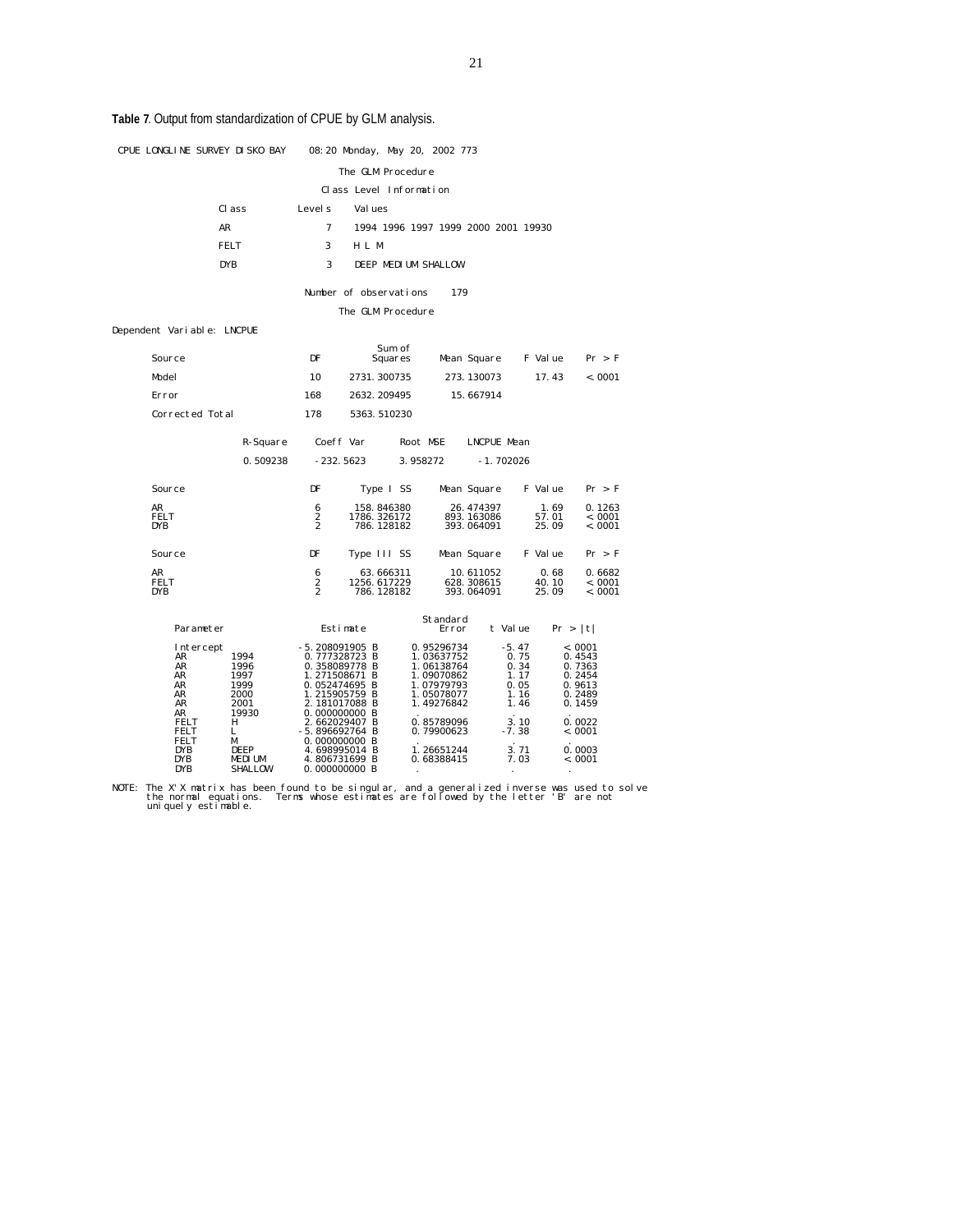CPUE LONGLINE SURVEY UUMMANNAQ 08:20 Monday, May 20, The GLM Procedure Class Level Information Class Levels Values AR 6 1995 1996 1998 1999 2001 19930

| <b>FELT</b> |   | H L M               |
|-------------|---|---------------------|
| <b>DYB</b>  | 3 | DEEP MEDIUM SHALLOW |

Number of observations 100

The GLM Procedure

Dependent Variable: LNCPUE

| R-Square<br>0.368261                 | 9<br>90<br>99<br>Coeff Var<br>59.59154<br>DF<br>5                | 35.53987027<br>60.96742175<br>96.50729202<br>Type I SS |                                                                                                                       | Root MSE<br>0.823053                                 | 3.94887447<br>0.67741580<br><b>LNCPUE Mean</b><br>1.381157                       | 5.83                         | < .0001                                                                                            |
|--------------------------------------|------------------------------------------------------------------|--------------------------------------------------------|-----------------------------------------------------------------------------------------------------------------------|------------------------------------------------------|----------------------------------------------------------------------------------|------------------------------|----------------------------------------------------------------------------------------------------|
|                                      |                                                                  |                                                        |                                                                                                                       |                                                      |                                                                                  |                              |                                                                                                    |
|                                      |                                                                  |                                                        |                                                                                                                       |                                                      |                                                                                  |                              |                                                                                                    |
|                                      |                                                                  |                                                        |                                                                                                                       |                                                      |                                                                                  |                              |                                                                                                    |
|                                      |                                                                  |                                                        |                                                                                                                       |                                                      |                                                                                  |                              |                                                                                                    |
|                                      |                                                                  |                                                        |                                                                                                                       |                                                      |                                                                                  |                              |                                                                                                    |
|                                      |                                                                  |                                                        |                                                                                                                       |                                                      | Mean Square                                                                      | F Value                      | Pr > F                                                                                             |
|                                      | $\boldsymbol{2}$<br>$\mathbf{2}$                                 | 15.47246125<br>14.61989345<br>5.44751557               |                                                                                                                       |                                                      | 3.09449225<br>7.30994672<br>2.72375779                                           | 4.57<br>10.79<br>4.02        | 0.0009<br>< .0001<br>0.0213                                                                        |
|                                      |                                                                  |                                                        |                                                                                                                       |                                                      |                                                                                  |                              |                                                                                                    |
|                                      | DF                                                               | Type III SS                                            |                                                                                                                       |                                                      | Mean Square                                                                      | F Value                      | Pr > F                                                                                             |
|                                      | $\mathbf 5$<br>$\boldsymbol{2}$<br>$\mathbf{2}$                  | 16.45626853<br>17.74563415<br>5.44751557               |                                                                                                                       |                                                      | 3.29125371<br>8.87281708<br>2.72375779                                           | 4.86<br>13.10<br>4.02        | 0.0006<br>< .0001<br>0.0213                                                                        |
|                                      | Estimate                                                         |                                                        |                                                                                                                       | <b>Standard</b><br>Error                             | t Value                                                                          |                              | Pr >  t                                                                                            |
| 1995<br>1996<br>1998<br>1999<br>2001 | 0.140653629 B<br>0.770869077 B<br>0.517822525 B<br>1.030709255 B |                                                        |                                                                                                                       | 0.32783467<br>0.26584230<br>0.25134450<br>0.25225867 |                                                                                  | 0.43<br>2.90<br>2.06<br>4.09 | 0.6689<br>0.0047<br>0.0423<br>< .0001<br>0.0002<br>0.4671<br>0.0462<br>< 0.001<br>0.0061<br>0.0162 |
|                                      | 19930                                                            | <b>DEEP</b>                                            | 1.303789843 B<br>0.338781156 B<br>0.000000000 B<br>0.729233035 B<br>$-1.219633980B$<br>0.000000000 B<br>0.894205065 B | <b>MEDIUM</b><br>0.709015862 B                       | 0.33490320<br>0.46392599<br>0.36076669<br>0.26920069<br>0.31837588<br>0.28944591 |                              | 3.89<br>0.73<br>2.02<br>$-4.53$<br>2.81<br>2.45<br><b>SHALLOW</b><br>0.000000000 B                 |

NOTE: The X'X matrix has been found to be singular, and a generalized inverse was used to solve the normal equations. Terms whose estimates are followed by the letter 'B' are not uniquely estimable.